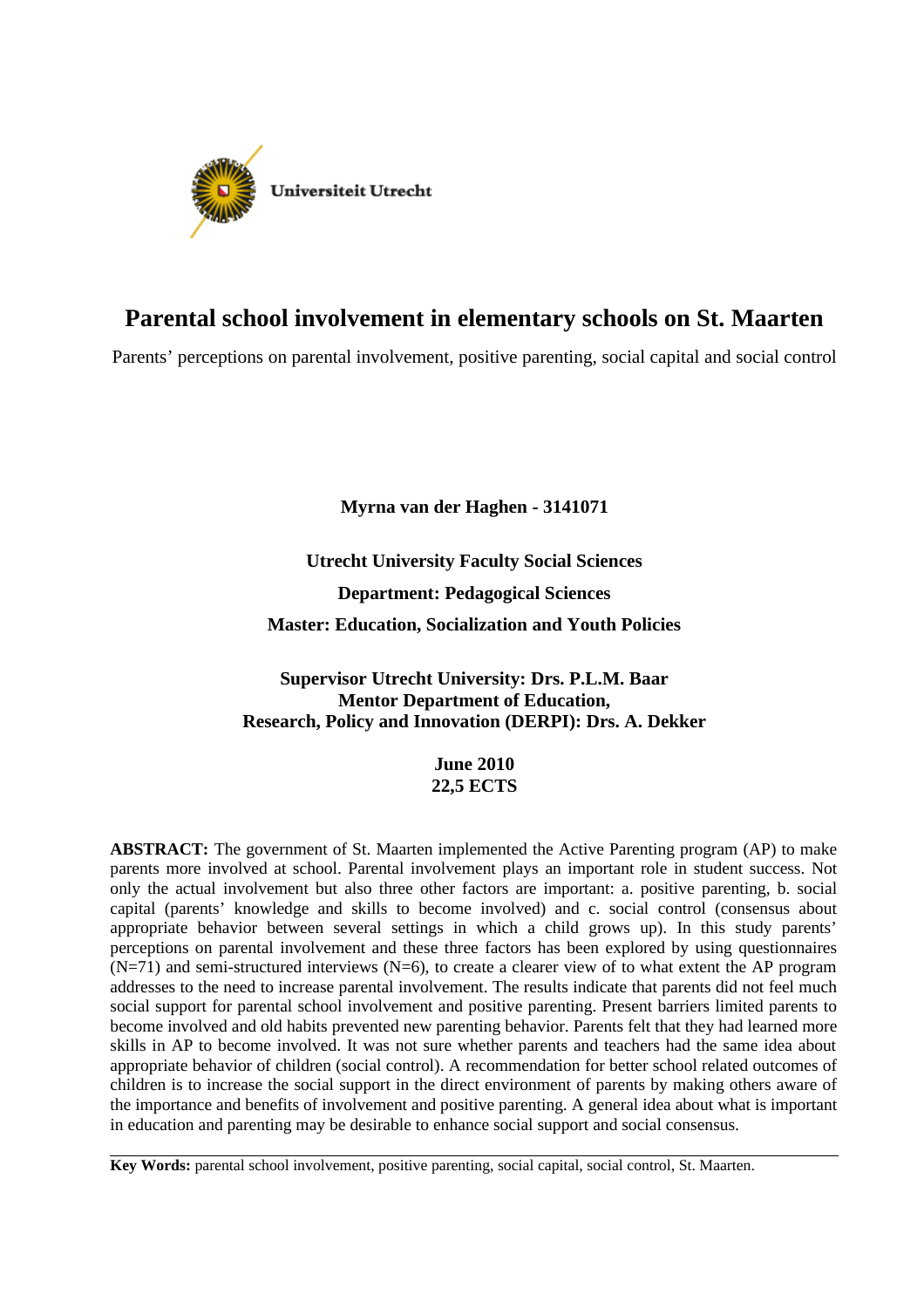# **Introduction**

There has been an emerging consensus that the quality of relations between schools and families plays an important role in student success. Research shows that parental school involvement has a positive influence on school-related outcomes for children. Parental involvement is correlated with higher academic achievement, better student attendance and more positive student and parent attitudes toward education. (Griffith, 1998; Grolnick & Slowiaznek, 1994; Sui-Chu & Willms, 1996). The definition of parental school involvement consists most often the following activities: volunteering at school, communicating with teachers and other school personnel, assisting in academic school activities at home and attending school events, meetings of parent-teacher associations and parent-teacher conferences (Hill & Taylor, 2004). This positive influence of parental school involvement depends on three factors: parenting style, social capital (parents' skills and knowledge to get involved), and social control (consensus about appropriate behavior between several settings in which a child grows up) (Griffith, 1998; Grolnick & Slowiaznek, 1994; Steinberg, Lamborn, Dornbusch, & Darling, 1992).

In 2002 a new educational system, the *Foundation Based Education* (FBE) has been introduced on the island of St. Maarten. This introduction was on account of several factors, including inefficiency of the educational system then and the high youth unemployment rate which led to youth seeking for alternative, less positive ways of organising income. The original educational system, based on the educational system of the Netherlands, needed also to be replaced by a system more adapted to the Antillean/St. Maarten context (Ministerie van Onderwijs en Cultuur, 2002).

In the society on St. Maarten are several risk factors present that children can encounter in their education. The three risk factors most relevant for this study will be discussed. First of all, the Antillean culture is based on order and respect. This is reflected in the way parents educate their children. Education is often associated with a lot of discipline and respect for older and authority. Sometimes parents use corporal punishment and verbal violence in their way of educating (Vedder, 1995). This could lead to unfavourable outcomes in children. Parental corporal punishment is associated with children's higher level of aggression and lower levels of moral internationalization and mental health (Gershoff-Thompson, 2002). Another adverse factor is that only 35 percent of the youth lives with both parents. Many children grow up in a single parent family or are raised by other family members, such as aunts and grandmothers. This could be partially explained by the high rate of teenage pregnancies (Directie Jeugd en Jongeren Ontwikkeling, 2003). Most teenage mothers are not capable to take care of their child and the father is often not present. Early childbearing and growing up in a single parent family could also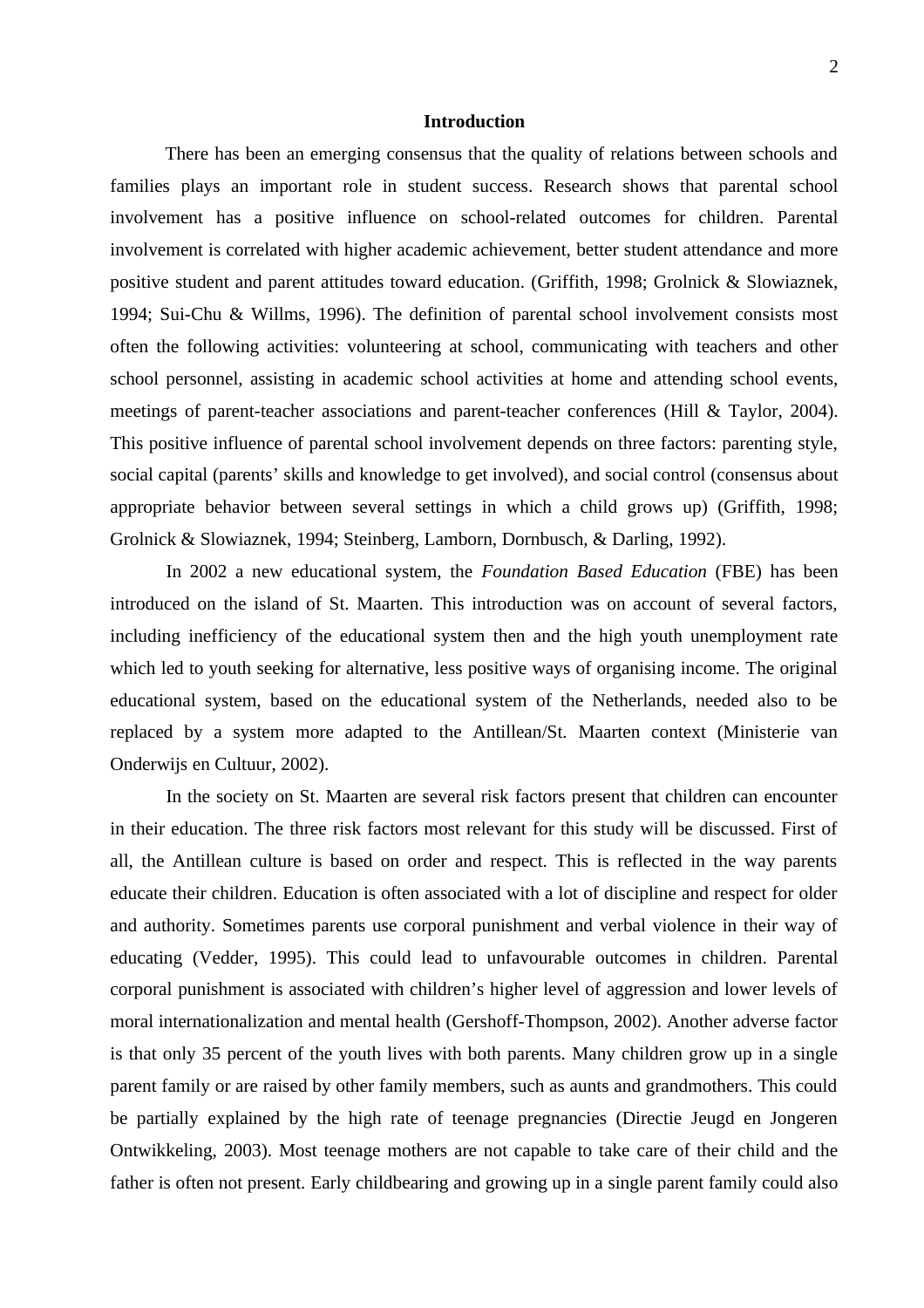lead to less positive developmental outcomes in children, such as less positive school outcomes, problems in activity levels and controlling of behavior (Bank, Forgatch, Patterson, & Fetrow 1995; Blum, Beuhring, Shew, Bearinger, Sieving, & Resnick, 2000; Geronimus, Korenman, & Hillemeiren, 1994). Finally, many different ethnic minority groups are living together on St. Maarten. People from neighboring islands come to St. Maarten to find work and try to create a better future. These people are often less educated, which is associated with a lower socioeconomic status (SES). Parents with low SES are less involved in their children's schooling, because of lack of time or knowledge (Eccles & Harold, 1996; Griffith, 1998).

The aim of the recent introduction of the FBE was to ensure optimal functioning in the Antillean society for every child, despite of the existing risk factors. An important conclusion of an evaluation of the FBE was that good functioning in the FBE can be established only when parents are involved in their children's schooling. Unfortunately, the level of parental involvement in schooling was low (Poyck & Van 't Rood, 2006). The Department for Educational Research, Policy and Innovations (DERPI) introduced in 2004 an Active Parenting variant, *Active Parenting Now* (AP), with the purpose of increasing the parental involvement rate on the island and to get optimal outcomes as result of the introduction of FBE (Benschop, 2009). Active Parenting can be described as a video-based parental involvement program that aims at creating a positive parenting style. The goal of the program is to create active involvement of parents in their children's life and to prepare children to survive and thrive in the kind of society in which they live. Active Parenting responds to the need of creating a change in attitude, selfefficacy and the intention of actual change in parenting style (Popkin, 2005).

DERPI requested an analysis of the state of affairs with regard to parental involvement in elementary schools on St. Maarten. To contribute this request, the research goal was to explore whether AP can help to increase parental involvement. This has been done by creating a clearer view of parents' perception on parental involvement, positive parenting, social capital and social control. Observation of actual behavior was not possible therefore parents' perception has been explored. If parents do not have a positive view about these factors after AP, the program does not meet the original reason for implementation and another way to increase parental involvement need to be sought. Parents' perception on parental involvement and positive parenting is discussed by means of the ASE-model, which is a model of behavioral change which can be used to explain behavior. By using this model, an analysis of determinants among the parents will be conducted. The ASE-model is described first, then parents' perception on parental involvement, positive parenting and last social capital and social control.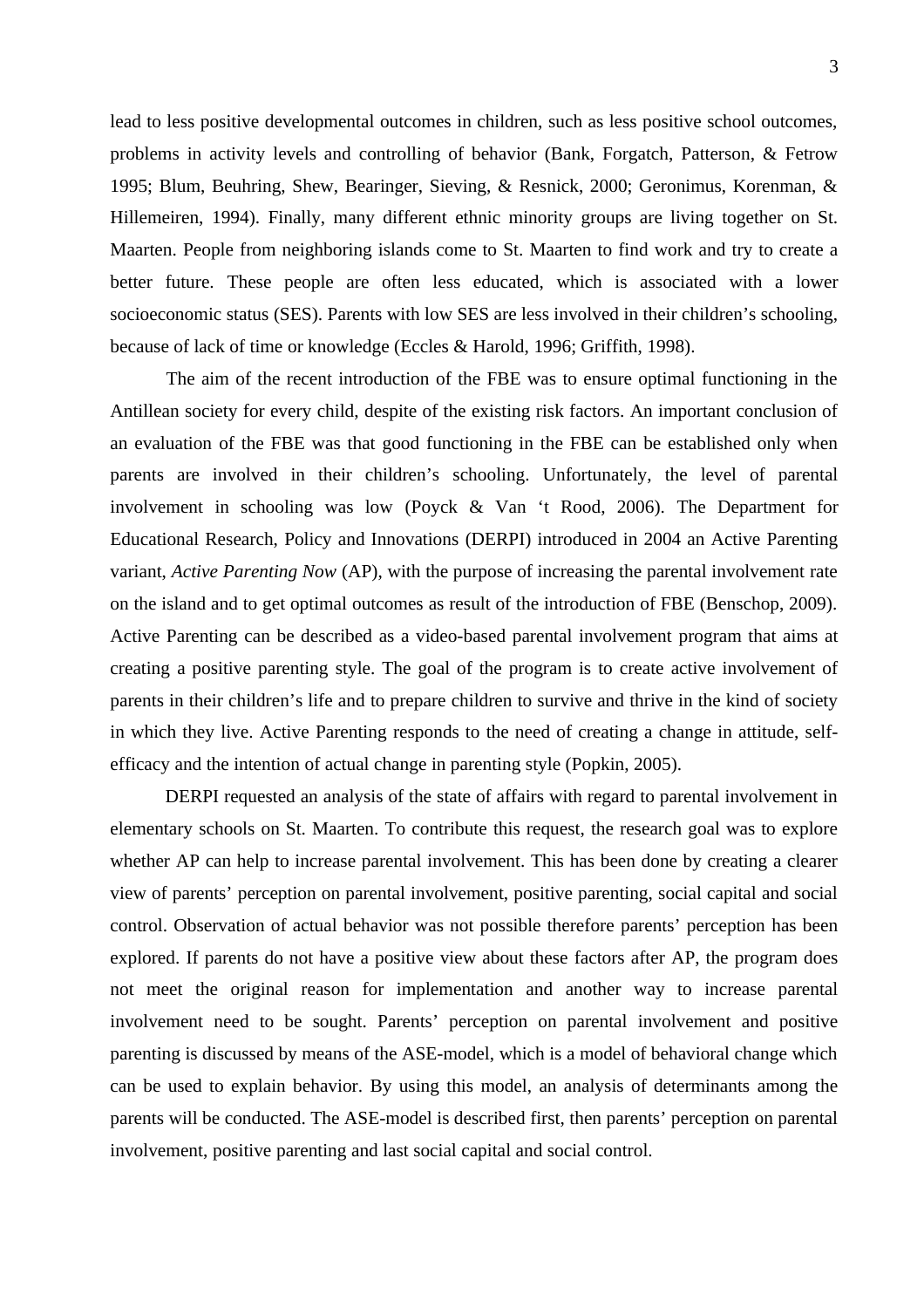# *The ASE-model*

According to the theory of planned behavior (TPB) behavior can be predicted through behaviorial intention (Fishbein & Yzer, 2003). Behavior is determined by the intention to act in a certain way and the perception whether it is beneficial and under control of the people (Dumas, Nissley-Tsiopinis & Moreland, 2007). The ASE-model, a widely used model for determinants analysis in the Netherlands, uses the TPB but also takes external factors into account and will therefore be used in this study. The ASE-model shows that behavioral determinants; attitude, social influence and personal effectiveness, determine behavioral intention. The model also includes barriers and skills, which may have an influence on actual behavior after behavorial intention is present (see figure 1).



**Fig. 1** ASE-model (de Vries, Dijkstra, & Kuhlman, 1988; Kok, De Vries, Mudde, & Stretcher, 1991).

The first behavioral determinant is the person's attitude toward performing the behavior, which is based upon one's belief about the positive and negative consequences of performing that behavior. When people acknowledge that there are more benefits than disadvantages attached to the behavior they will create a positive attitude toward it. Awareness of the importance of the behavior and positive (long term) outcomes are positively related to a positive perception on the behavior. Previous experiences, prejudices and habits can also influence the attitude (Azjen, 2001; Eccles, J. S., & Harold, 1993).

The next determinant is social influence. This includes the normative beliefs, social support, social pressure and modelling. The perceived expectation implies one's expectation of others' reaction in his or her environment about that certain behavior, in relation to the prevailing belief in the community. For example, less social support affects the openness of gay men about their sexuality (Vincke, 1994). The social influence is negatively related to the degree of motivation to comply. Social support and social pressure include the perception on the behavior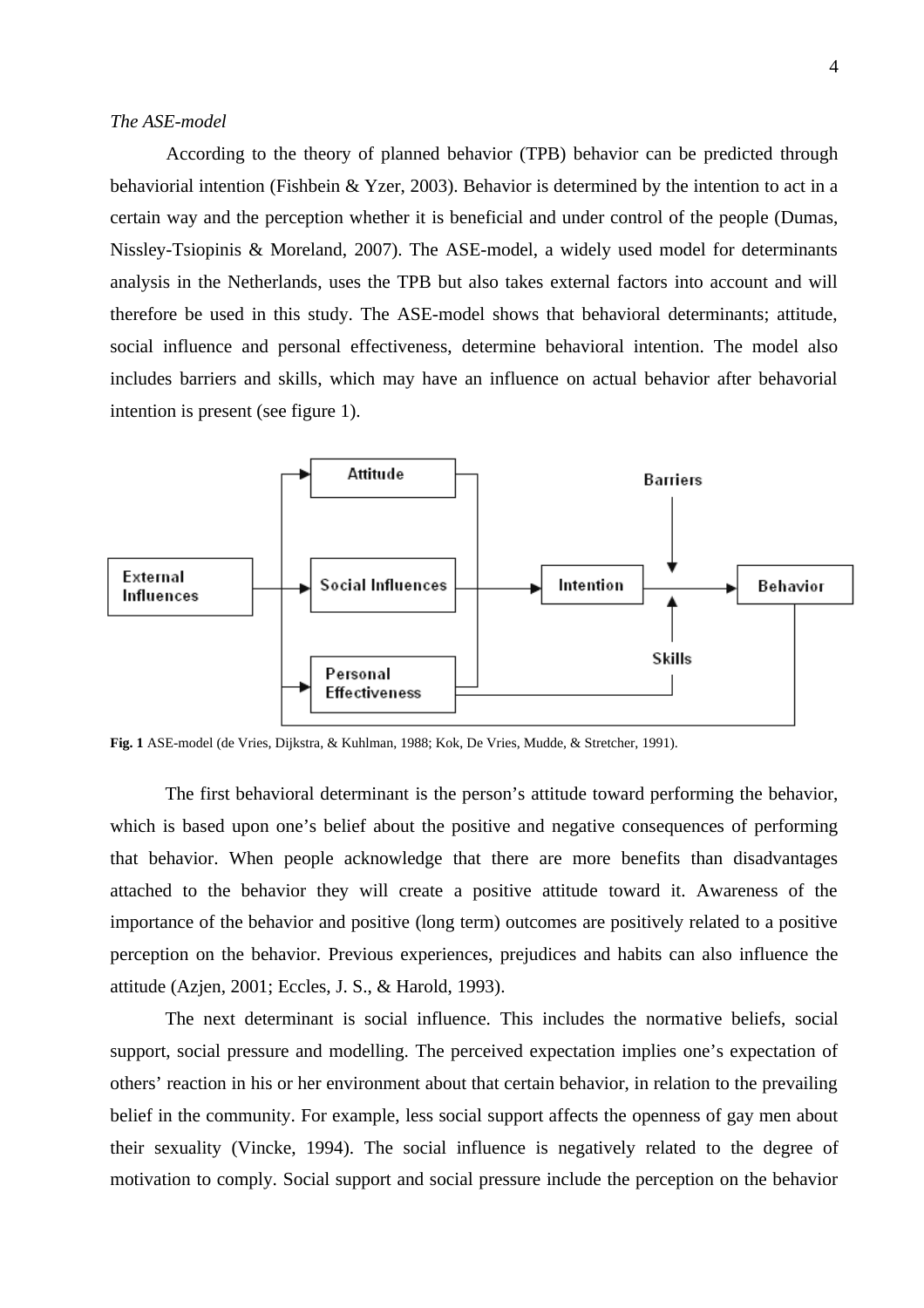of those with whom the individual interacts most closely. When people feel direct support of close ones, for example explicit request to perform behavior, they will be more likely to perform it (Hoover-Dempsey & Sandler, 1997). Social pressure implies a negative influence on performing the behavior. Research showed that role models and modelling are important ways in which neighborhoods influence behavior (Brooks-Gunn, Duncan, Klebanov, & Sealand, 1993).

The last behavioral determinant is personal effectiveness which involves the person's expectation that she or he can perform the behavior; has the opportunity and ability to do it. This expectation has three dimensions (Bandura, 1977). The first is magnitude, which is a person's estimating of the difficulty of the behavior. Research showed that individuals with a high personal effectiveness magnitude perceive themselves able to accomplish more difficult tasks on the computer than those with lower personal effectiveness. Individuals with lower personal effectiveness magnitude judge themselves to need more assistance (Compeau & Higgins, 1995). Second is generalizability, the extent to which one's judgement of personal effectiveness is limited to a particular domain. For example, high estimating personal effectiveness of resistance of drug use can differ for different kind of drugs (Hays & Ellickson, 1990). The last one is strength. This refers to parents' confidence in their selves to perform the behavior, do they think that they have the possibility and do they think they are able to do it (Brug, Schaalma, Kok, Meertens, & Van der Molen, 2003).

As the model shows, there are external factors that influence the intention indirectly trough attitude, social influence and personal effectiveness. External factors are personal characteristics, sociodemographic and structural factors, such as SES, ethnicity and cultural background (Eccles & Harrold, 1996). Eventually the three determinants determine the intention of the behavior, which may develop to actual behavior. However the behavioral intention can be limited by barriers, environmental constraints. On the other hand skills can progress the development from the behavioral intention to actual behavior.

The ASE-model has been used to explore whether parents had positive perceptions on performing parental involvement and positive parenting after participating in AP. By means of the ASE-model has been explored whether the behavioral intention was present. When the intention has not been formed, the model suggest that there are three primary determinants of intention which need to be changed to ensure parents' positive perception on performing parental school involvement or positive parenting. If there was behavioral intention but no actual behavior, barriers which limit the positive perception on performing behavior should be found. This information could be used to create recommendations for DERPI to increase the parental school involvement or to adapt AP to certain needs in the society.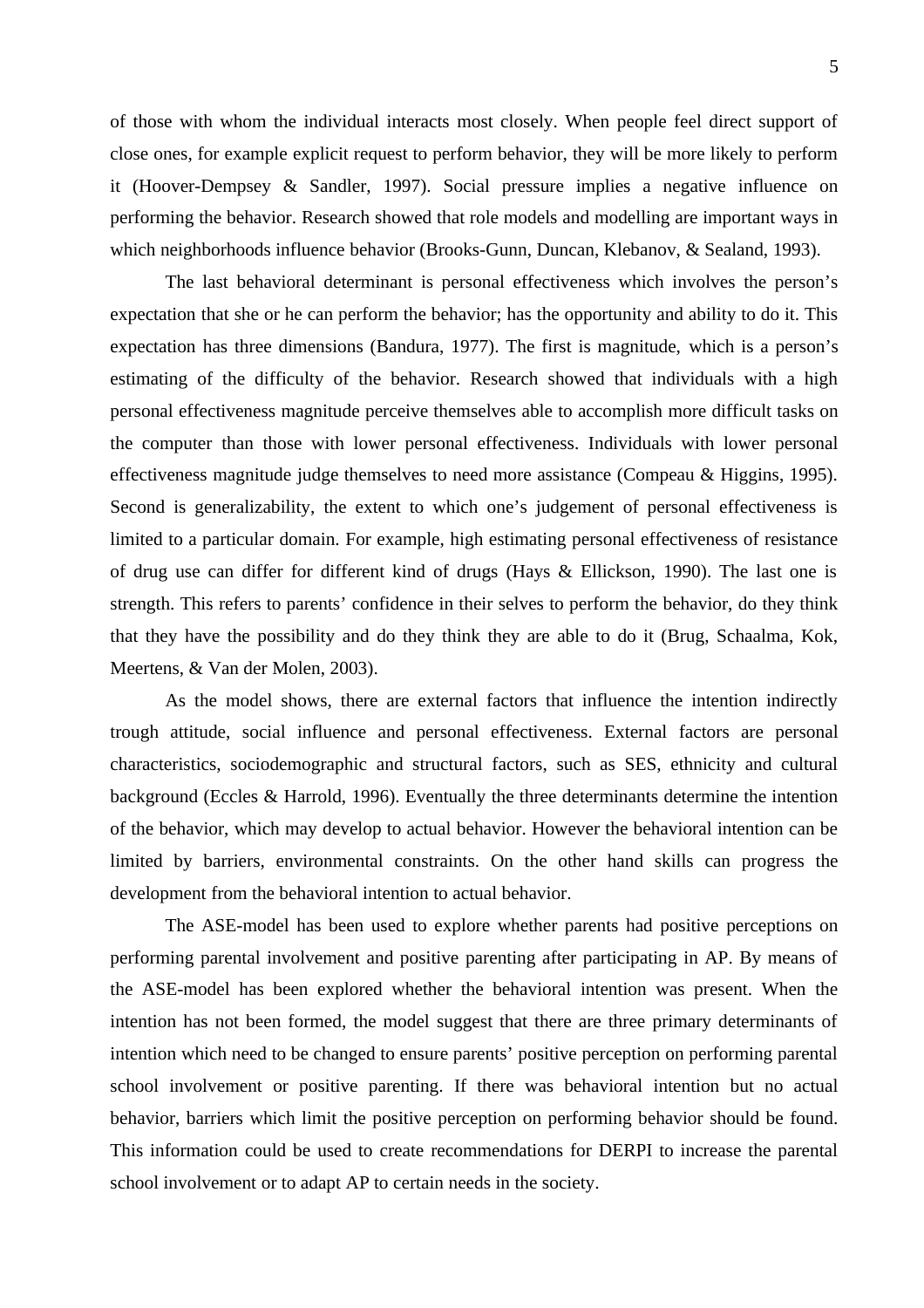# *Behavioral intention, barriers and actual parental school involvement*

The first aim of this study was to create an image of parents' perception on parental school involvement. The need of parental school involvement, which includes volunteering at school, communication with school, assisting in academic school activities at home, attending school events, PTA's and parent-teacher conferences, was an important conclusion of an evaluation of the FBE (Hill & Taylor, 2004; Ministerie van Onderwijs en Cultuur, 2002). To increase this, the program of AP has been introduced. After participation in AP parents should be more involved in their children's schooling. Although there was no data available of parental involvement after implementation of AP, it was not expected that all parents would have a positive perception on actual parental involvement. The ASE-model has been used to create an image about parents' perception on actual involvement. When parents do not have a positive perception it can be explored whether it is a lack of intentional behavior, lack of skills or presence of barriers. (Fishbein & Yzer, 2003).

The behavioral intention is determined by attitude, social influence en personal effectiveness. On St. Maarten it was expected that not all parents had a positive attitude about parental school involvement because of several factors. First of all, because of bad experiences with school. Especially parents with a low educational level often have less positive school experiences and do not see education as a key to future opportunity. They do not see the positive long term outcomes of school involvement. They often feel uncomfortable, if not resentful, interacting with their children's teacher (Colbert, 1991; Hill & Taylor, 2004). It was expected that some parents do not see the importance of parental school involvement because of difference in parental role construction. Especially on St. Maarten, where people with many different cultural backgrounds live together, it could be expected that some parents have a different role construction where parental school involvement, as described in this study, does not fit in. (Hoover-Dempsey & Sandler, 1997). When parents do not see the importance of parental involvement, they will feel that there are more disadvantages (less spare time) than benefits which is negatively related with a positive attitude (Georgiou & Tourva, 2007).

The next behavioral determinant is social influence. It was expected that most parents feel positive social influence for parental school involvement. Since the implementation of the FBE parental school involvement has been encouraged by the government. It would be a positive social influence when schools encourage and invite parents to become involved. Research showed that when parents experience support like an invitation they feel more appreciated and meaningful and are more likely to become involved (Hoover-Dempsey, Battiato, Walker, Reed, DeJong & Jones, 2001). When schools are really encouraging parents it will be plausible that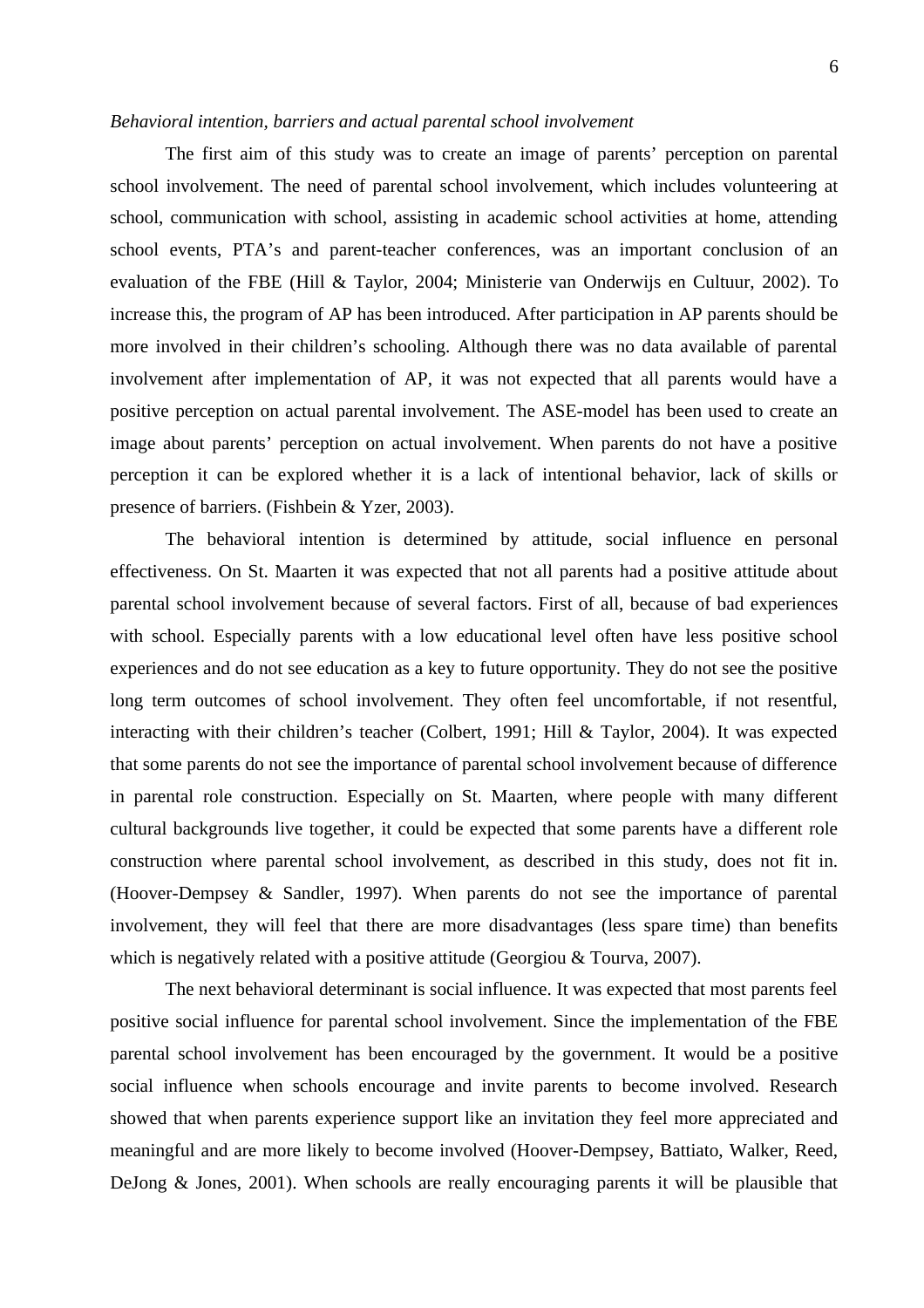more parents are getting involved. This means that the other, uninvolved parents would have more and more participating parents in their direct environment so it would be more likely that they model the behavior and get involved.

The last determinant is personal effectiveness. It was expected that not all parents would have high personal effectiveness. A possible explanation for this is the lack of 'mondigheid' in the culture on St. Maarten (log field orientation). Parents do not feel confident to participate at school or help their child in school related activities and therefore they do not become involved (Hoover-Dempsey, Battiato, Walker, Reed, DeJong, & Jones, 2001). Another reason could be lack of knowledge and skills to help children with homework. Parents' estimated difficulty would be high. Especially parents with lower educational level could experience this (Bogenschneider, 1997). When behavioral intention is present there could be barriers that limit the development to actual parental involvement. Barriers which parents may experience are nonflexible work schedules, language and written literacy difficulties, transportation problems or other children to take care of at home (Finders & Lewis, 1994; Sui-Chu & Willms, 1996). Good communication skills can progress the development from behavioral intention to actual parental involvement (Eccles & Harold, 1996).

#### *Positive parenting*

The second aim of this study was to create an image about parents' perception on positive parenting after their participation in AP. AP has been introduced to obtain the intentional results of the introduction of FBE; to ensure optimal functioning in the Antillean society for every child. The rationale was that the relation between parent and child has a more important influence on school outcomes, rather than actual participation itself. A positive parenting style increases the chance of improving school outcomes as a result of parental involvement (Mattingly, Prislin, McKenzie, Rodriguez, & Kayzar, 2002; Steinberg, Lamborn, Dornbusch, & Darling, 1992).

The main goal of AP is teaching parents this positive parenting strategy, which includes emotional support, high standards, appropriate granting and clear bidirectional communication (Popkin, 2005). A positive parenting style differs from an authoritarian style (in which parents use a high degree of power assertion to control their children and strongly value obedience for its own sake) and a permissive parenting style. Permissive parents are most tolerant of their children's disruptive and least likely to discipline them at all (Baumrind, 1967; 1971, as cited in Gray, 2006). Through aiming at parents' attitude and personal effectiveness AP tries to change parents' way of parenting. For example, through providing information about the benefits of positive parenting and by teaching practical skills. The ASE-model was used to create an image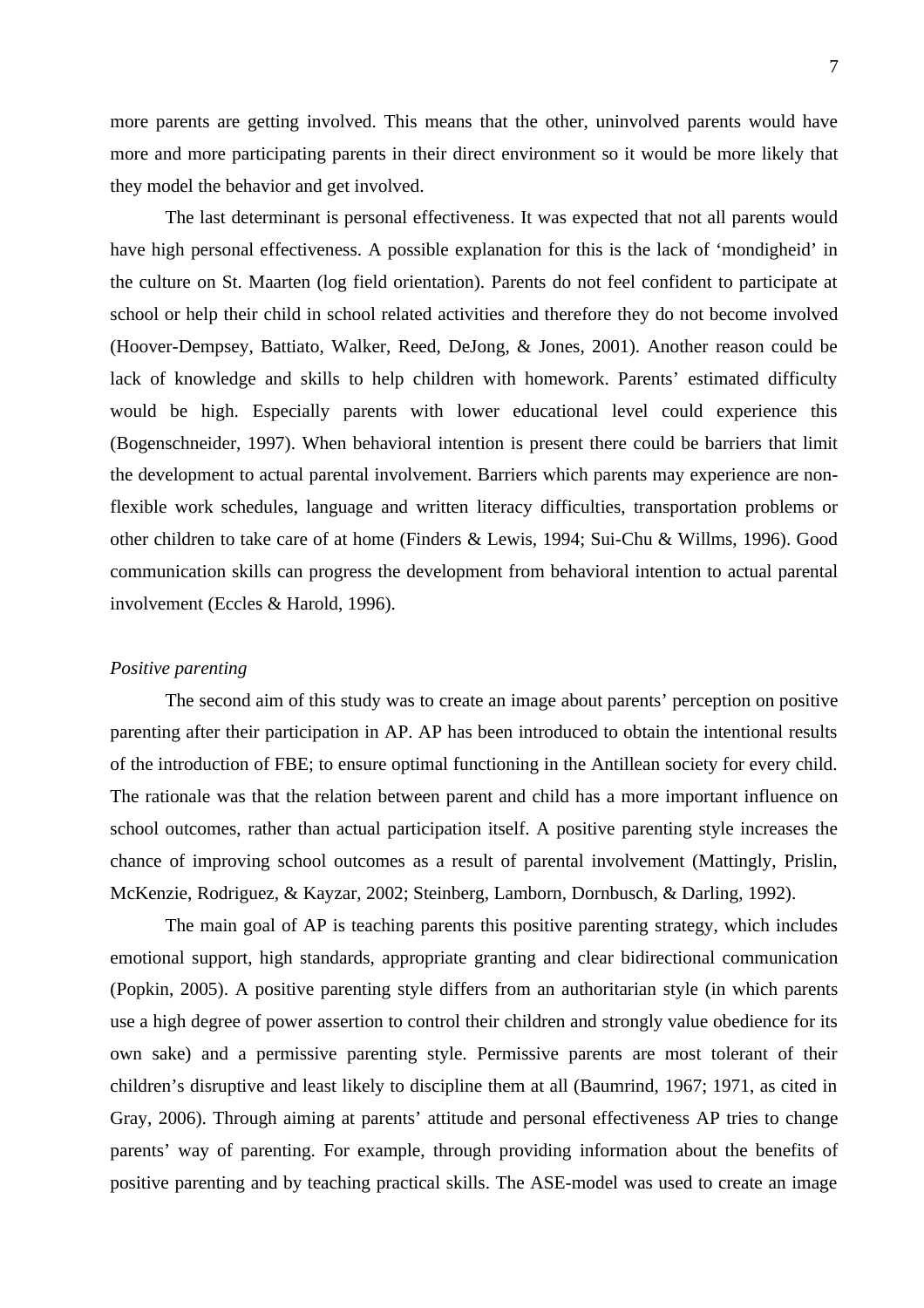about parents' perception on positive parenting. When parents do not have a positive perception on positive parenting it can be made clear by means of the ASE-model on which of the primary three determinant of intention the AP program needs to be addressed more (Fishbein & Yzer, 2003).

It was not expected that all parents would have a positive attitude. Many parents have a traditional view about parenting their children. They feel that they have to raise their children in the same way their parents raised them. Although AP aimed at a change in attitude toward positive parenting, the traditional view seemed too strong. Parents do not see the positive outcomes or benefits because they think their parents raised them well (log field orientation). Parents' experiences could also be an influence on the attitude. Parents know that they have control when they use their old, authoritarian, parenting style. The are not sure whether they have the same control when they use a positive parenting style, so it is very tempting not to change it (Prochaska, DiClemente & Norcross, 1993). It was also expected that not all parents would experience positive social influence. Because of the prevailing culture of order and respect it would be difficult to let parents educate their children in a positive way (log field orientation). Parents would not feel support in their environment. It was also expected that within families social support is not always present. Parental courses, like AP, are mostly attended by mothers. Fathers and other family members (especially in single parent families) do not attend the course and so are not ware of the importance of positive parenting and stick to their own traditional view (Leung, Sanders, Leung, Mak, & Lau, 2003). On the other hand, through the widespread range of AP on the island the general knowledge about positive parenting will grow which is positively related with social support (Finger, 1994). Last, it was expected that parents find it difficult to raise their children in the new, positive way. This new way of parenting will require a lot of energy and the results will not be visible immediately. It was expected that it will be tempting for the parents to behave like they were used to (Prochaska, DiClemente, & Norcross, 1993).

# *Social capital and social control*

The third aim of this study was to explore the possibility of improvement of children's school related outcomes experienced by parents after they participated in the Active Parenting program. Aside from a positive parenting style, there are two factors of great importance in the relation between children's school related outcomes and the extent to which parents are involved in school (Grolnick & Slowiaznek, 1994; Griffith, 1998). The first factor is social capital which includes parents' skills and information that makes them better to assist their children in their school-related activities, such as helping with homework. This can be increased through parental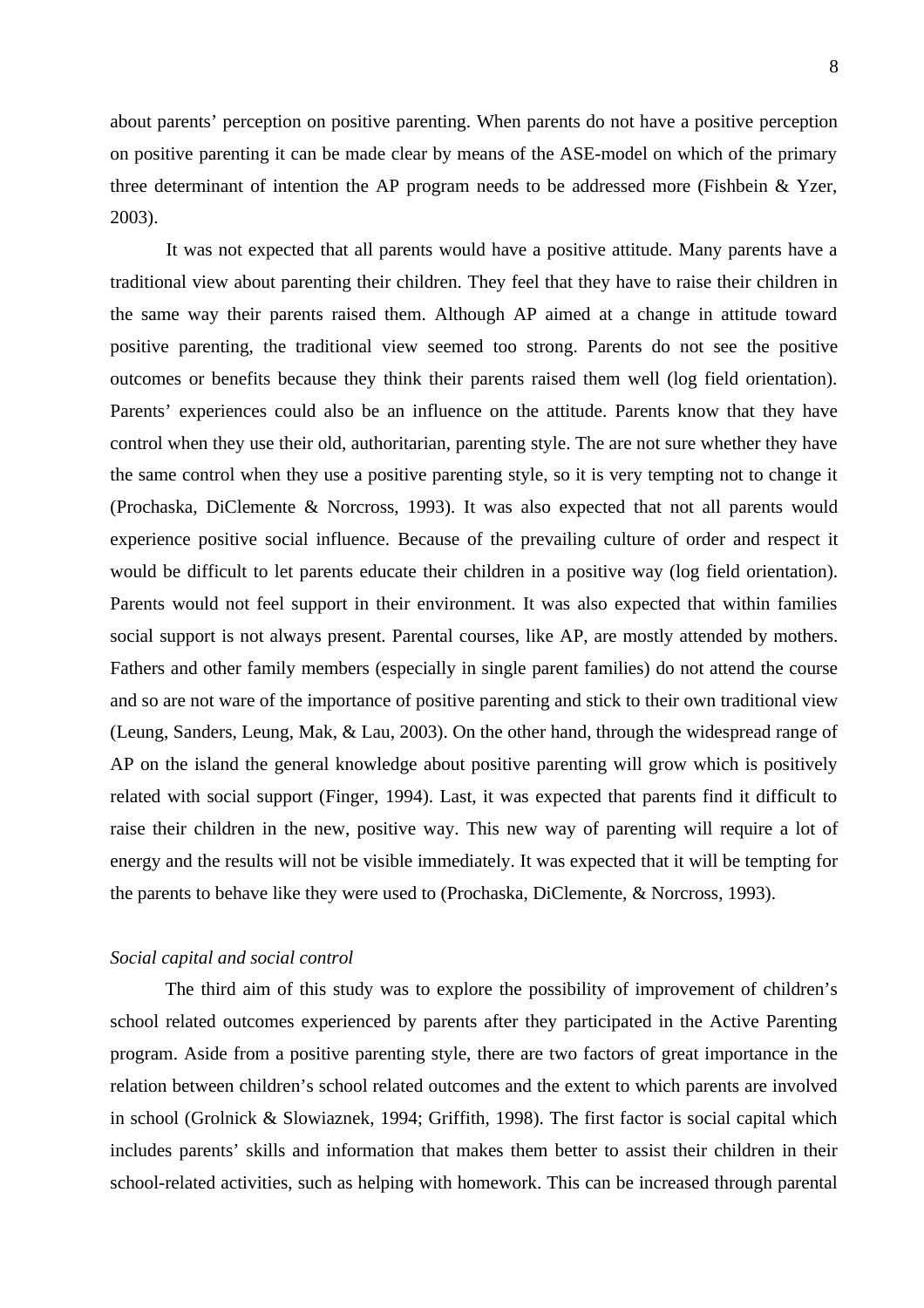involvement and frequent contact with school. For example, when parents have a good relationship with the teacher of their child it is more likely that they are aware of the school's expectations for behavior and homework. Another way of increasing social capital is by meeting other parents. In this way they can share thoughts, experiences and information about school and learn from each other (Lareau 1996 as cited in Hill & Taylor, 2004).

The second factor is social control which can be defined as building a consensus about appropriate behavior that can be effectively to children at both school and home. Messages become clear and salient and confusion about expectations will be reduced when children and their peers receive similar messages about appropriate behavior across settings and from different sources (McNeal, 1999). Moreover, when families do not agree with each other or with school about appropriate behavior, the authority and effectiveness of teachers, parents or other adults may be undermined (Grolnick & Slowiaznek, 1994).

Despite of the fact that AP does not directly aims on change in social capital and social control it could be expected that these factors may change after parents participated in the course. The first factor, social capital, could be changed after parents participated in AP. The AP sessions were given in groups of parents. During the sessions were little breaks wherein parents had the possibility to share thoughts and experiences. Because of the fact that most of the sessions were given on schools it is likely that parents talked about school related things. It was also expected that through AP social control would grow. Parents learned how to raise their children in a positive way. This way of educating is also used in the FBE, so the possible gap between education at home and at school would decrease (Lee & Bowen, 2006; Keyes, 2002). All together, it was expected that parents because of their participation in AP would have a higher perceived social capital and social control.

### **Method**

# *Participants*

Questionnaires were filled in by 71 parents, who participated in the program of AP at different schools from different signatures. The parents had children aged from 4 to12 years old. The average age of the parents was 38.1 years with an average of 2 children of which the youngest was not even a year old and the oldest child was 27. The educational level of 24 parents was high school graduate, of 19 parents college graduate, 19 parents had a graduate degree. One parent filled out to have completed no education and eight values were missing. 19 parents were single parents, 14 parents were living together with a partner and 39 parents were married (2 missing values). Judging from the educational level it can be stated that mostly middle class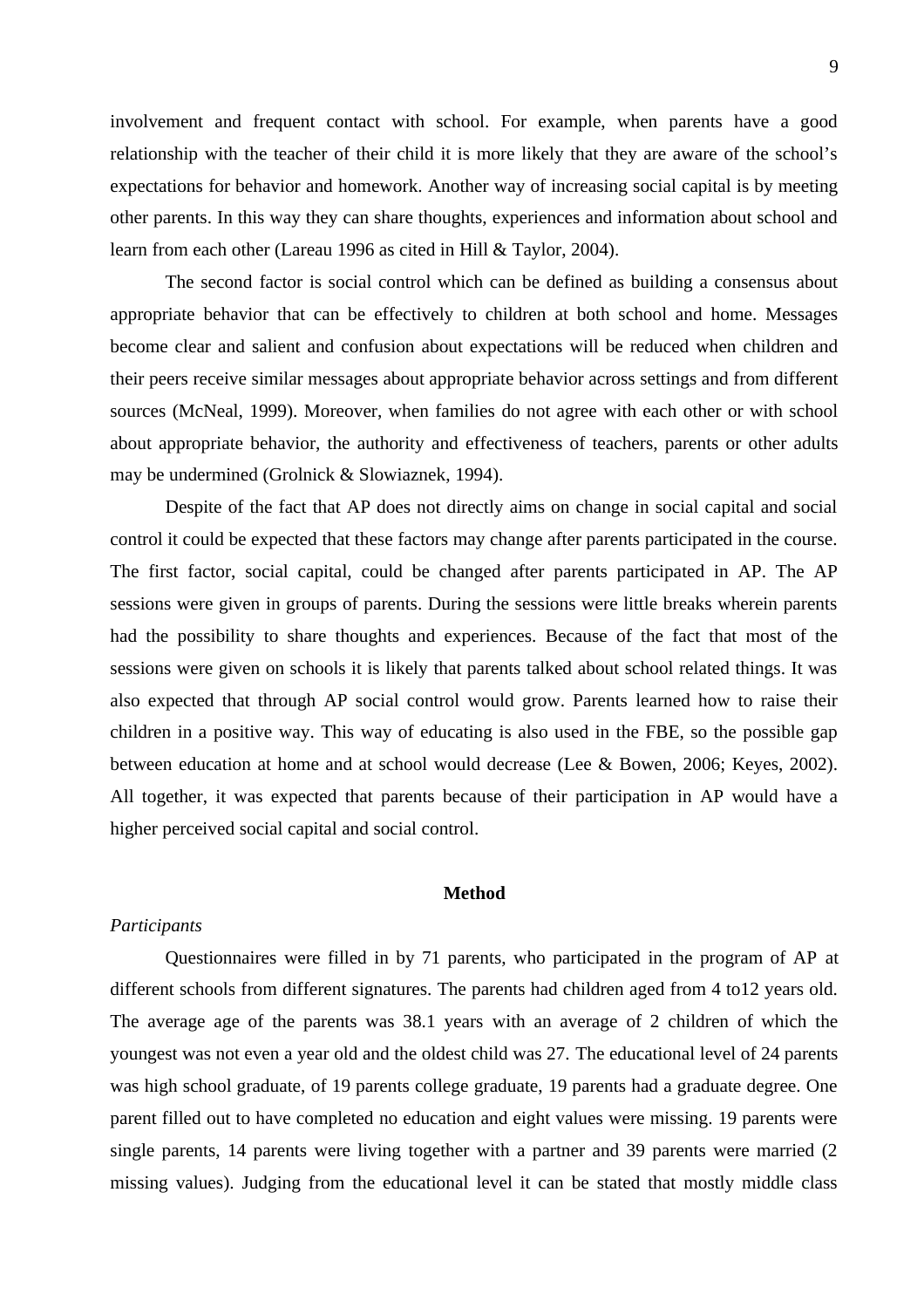parents filled out the questionnaires. Semi-structured interviews were held by six mothers who had participated in AP. These parents were selected by AP leaders at four different schools. It may be that that the leaders selected more involved parents to talk about the program because these parents were more accessible and willing to participate in the interviews.

# **Assesment**

# *Field orientation*

Informal interviews were held with several leaders, teachers and parents involved with AP in the first phase of the research. The coordinator of the AP program introduced the researchers to the participants at schools, churches and other institutions. There questions were asked to the people involved about the development of the program and the experiences with the program AP and the implementation of it. This information was used to focus the research question and the other instruments at the relevant issues. The observations were done during the AP meetings at eight different schools. These sessions were selected because they took place in the period during the study. The researchers attended nine AP sessions and held informal interviews with parents and leaders about the successes and shortcomings of the program. The researchers expected that the observations would give a clear view of the actual situation concerning daily practice of the program. Also a focus group interview was held among AP leaders and trainers. The questions asked were how parents can be reached with the program, what obstacles do the leaders encounter in reaching parents for the program, what are success factors of the program and what can DERPI do to improve the accessibility of the program? The answers were expected to give extended information about possible shortcomings in the implementation of the program. All the data from the field orientation was not used to give answer to any research goal but used to get better insight in the context wherein the answers should be interpreted and as a foundation for later research questions and topic lists. Finally all additional information was noted in research logs for the purpose of methodical justification (Boeie, Hart, & Hox, 2008).

#### *Questionnaires*

Questionnaires were used to get answers to the goals about parental school involvement, positive parenting, social capital and social control. The questionnaires contained a general part, wherein was asked about general characteristics of parents including family situation, parents' education, age their children's age, and part with specific questions. In this part was asked about parents' opinion about specific subjects, including actual parental school involvement, social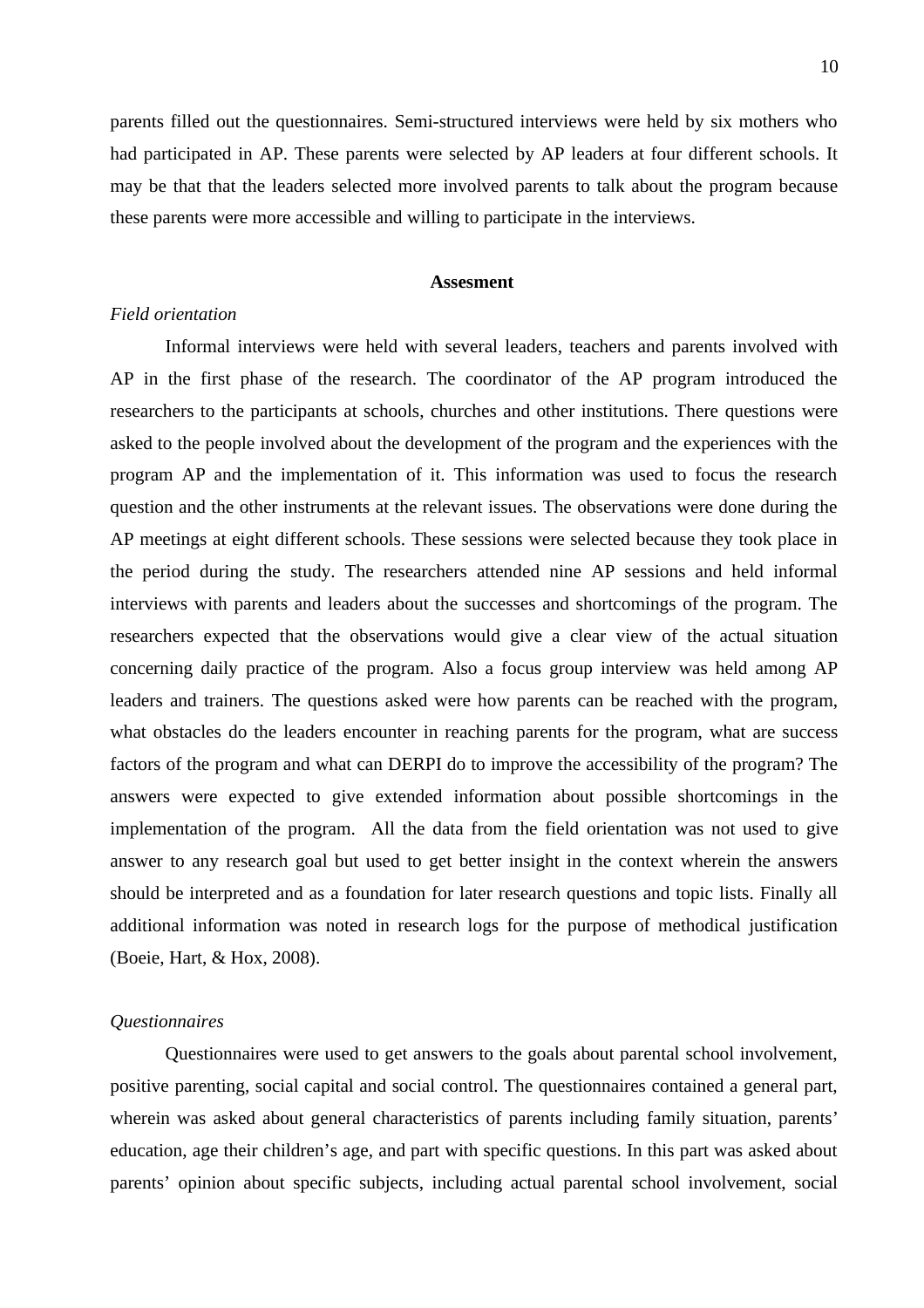capital, social control and parents' perception on positive parenting. Parents could indicate in what extent they agreed using a Likert scale that ranged from  $1$  (= totally disagree) to  $5$  (= totally agree). The answers were processed anonymously. For example, to get more information about actual parental school involvement parents theorems like: "I attend parent-teacher meetings at school" were asked. Parents' perception on positive parenting was measured by theorems such as: "I know other people who raise their children with the principle *freedom within limits*". Social capital was measured by using theorems such as: "I have the knowledge and skills to help my child in school activities". To measure social capital theorems such as: "I talk about our children's school with other parents", were used. The items on the questionnaire would be analyzed separately and not as summative scales. This has been done because of the more explorative character of the research. The questions were based on the literature used in the introduction and on the field orientation data. Besides the theorems there were also multiple choice questions included in the questionnaire, such as "Are there any practical obstacles why you are not able to participate in school activities sometimes?" Parents had five different answer options to choose from. There has been chosen for multiple choice questions so it was easy for the parents to fill out the questionnaires in a short time.

The researchers chose to split up the questionnaire because there were too many questions to include in one questionnaire. A conducted pilot study showed that parents needed much time to read and fill out the questions and that they lost their concentration by too many questions. The first part of the questionnaire was given to the parents at the first AP meeting and the second questionnaire at the third and last meeting. For some questions it was necessary that these were included in the first or second part, because parents' participation in AP could influence their answer or participation in AP was needed to answer the question. An example is: "People in my environment are interested in what I have learned in Active Parenting".

The researchers expected that these questionnaires would give a clear view by all the three aims of the study. Semi structured interviews were held later for more extensive and profound information on the subjects. The researchers expected that these questionnaires would give a first indication and a clear view of the specific subjects of the questions. There has been chosen for questionnaires to reach a large group of parents in a short amount of time.

#### *Semi-structured interviews*

Semi-structured interviews were used to get answers to the goals about parental school involvement, positive parenting, social capital and social control. The questions were open ended and the parents were asked to elaborate and answer extensively. This instrument was used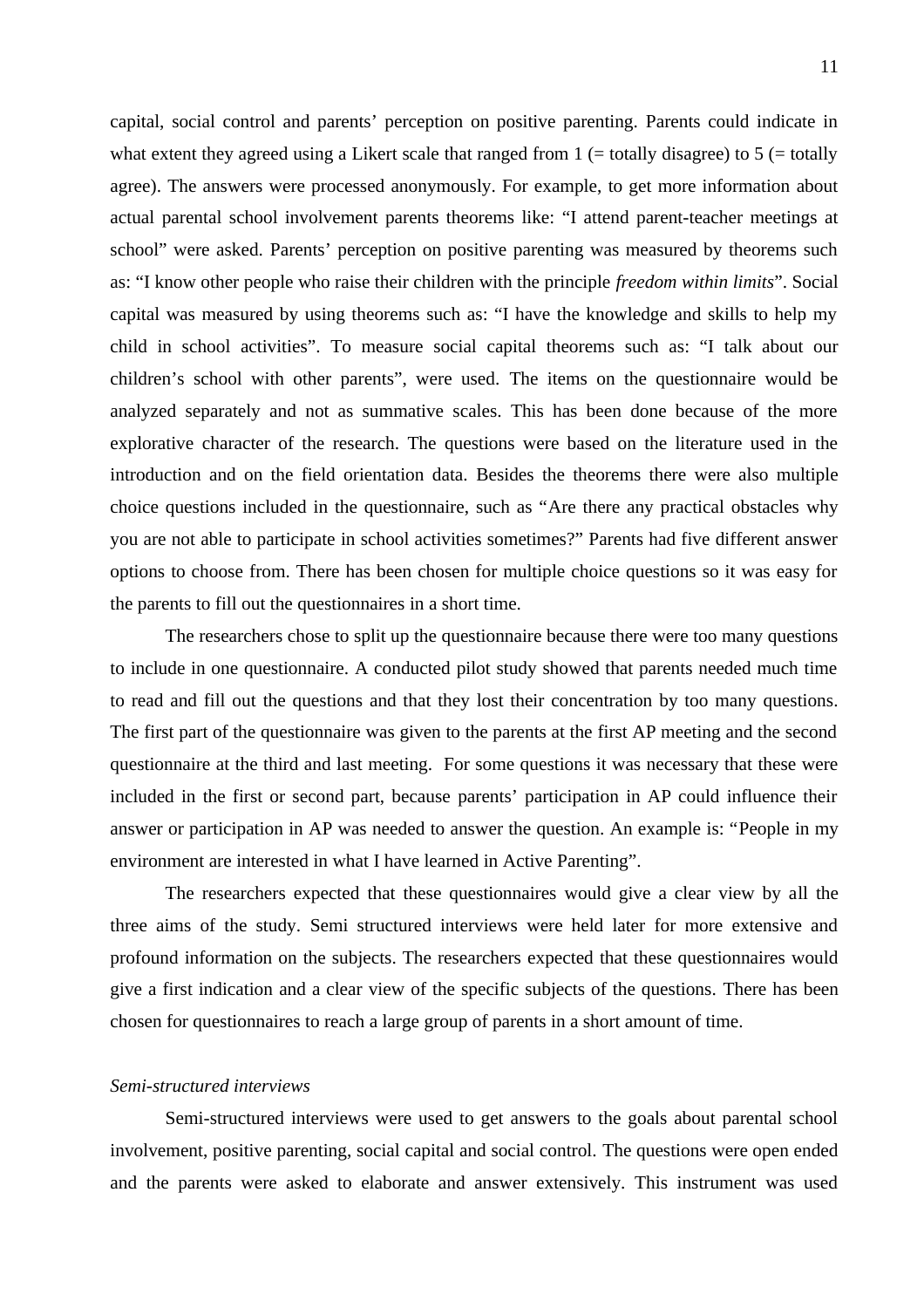because it is in line with the explorative nature of the study and it gives parents the opportunity to give their personal impression about the questioned subjects. First, parents were asked about some parental characteristics such as their family situation, their own age, the number of children they have and the ages of their children. After that, a topic list was used to learn more about parents' experience with the program, their perception on positive parenting and their actual school involvement. The interviews were conducted by two researchers to increase the intraobserver reliability (Robson, 2002).

The aim of the researchers was to get parents to share their experience parental involvement and the influence of participation in AP on their perception on positive parenting. The interviews were expected to give additional information about all the three subjects. This information could be used as an illustration on the data obtained from the questionnaire and as a control measure to verify the data from the questionnaires to enhance reliability and to gain a more balanced view on mutual relationships amongst the different topics. By using multiple instruments that overlap the research questions, the principle of triangulation was used to increase the internal validity of the study (Baarda et al., 2001; Robson, 2002)

### **Procedure**

Questionnaires were distributed among participating parents at the Active Parenting sessions at eight different schools. Parents were selected because they were participating in AP sessions in the period during the study. Because of their participation in AP, the parents were accessible and could be asked to cooperate in the research. The questionnaires were analyzed using SPSS 17.0 for windows to calculate the percentages, mean and standard deviation to get a general image of the answers to the questions. This general image of the parents' concepts about the program was further explored by the semi structured interviews held later.

For the interviews leaders who guided the AP at eight different schools selected two parents for the interview at each school. The leaders passed the researchers the information to approach the parents for the interviews. These parents did not participated yet in the observations or did not filled out the questionnaires to cover a wide range of parents. The selected parents were chosen because they understand and speak English, their ability to understand the purpose of the interview and their skills to verbally express themselves. Not all parents responded, one recording got lost and finally a total six interviews were conducted and useful for the research. The interviews were done by two researchers to enhance reliability. One to ask the questions and who had the conversation with the respondent and the other made notes and secured recordings. The data from the semi structured interviews was analyzed using inductive coding techniques,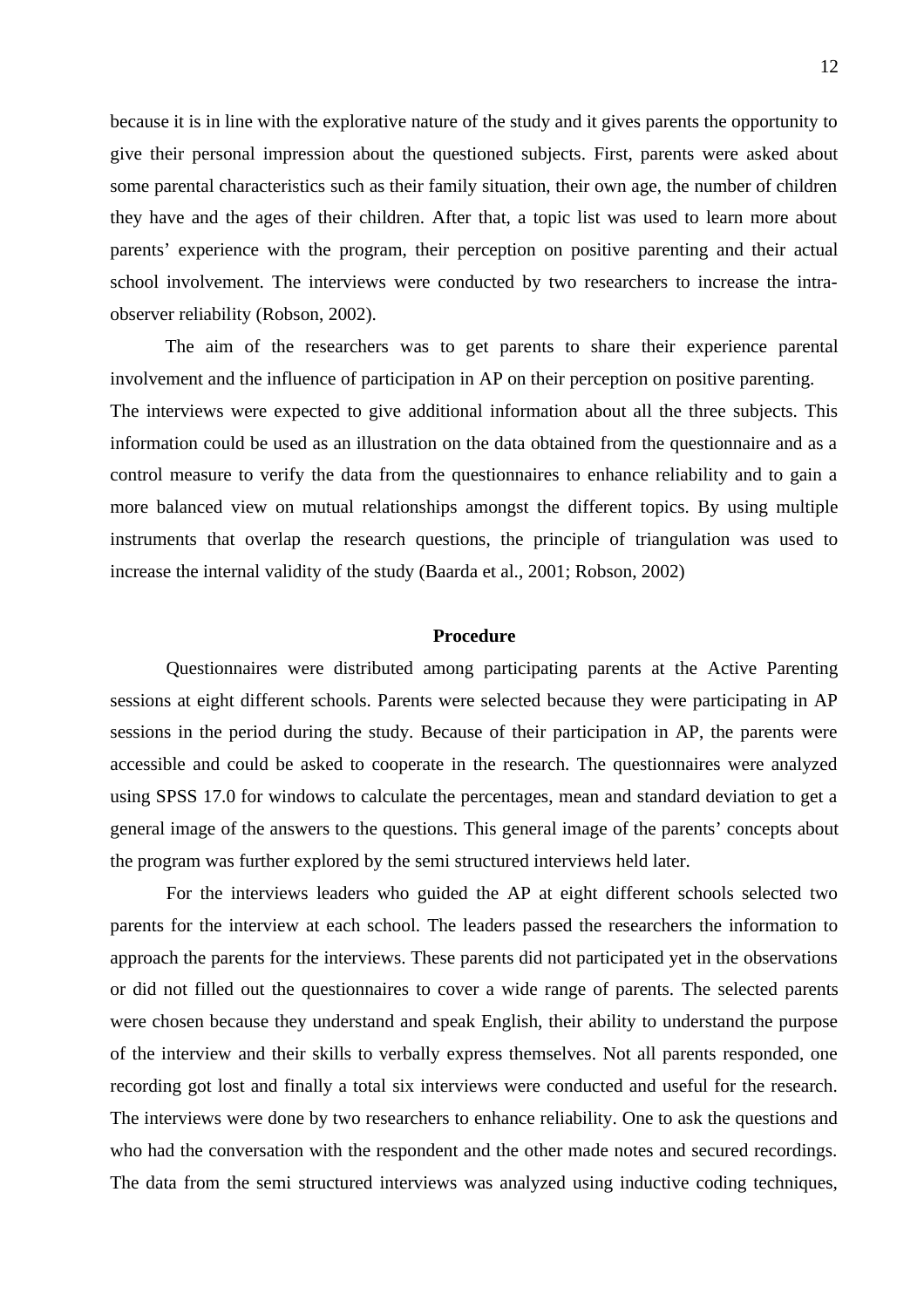based on constant comparison of interview statements. Categories were generated with regard to the goals of the study. A qualitative analyzing method was used to keep the possibility open for new insight in the parents' feelings about parental involvement and positive parenting. This qualitative way of analyzing contributes to the explorative character of the research. To reduce the chance on bias in the analysis, the inductive coding and the categories created were kept as close to the original quotations of the participants as possible (Baar, 2002; Baarda et al, 2001).

#### **Results**

In this section the most relevant and important results for each research goal will be reviewed. Results of two different instruments will be reviewed together because the results overlap, complete and support each other. Parents' characteristics such as age, number of children, education and marital status are also reviewed in relation to the results of the questionnaire and interviews.

# *Lack of social support and barriers prevent parental involvement*

The first aim of this study was to create an image of parents' perception on parental school involvement. Parental school involvement was operationalized in the following activities: volunteering at school, communicating with teachers and other school personnel, assisting in academic school activities at home and attending school events, meetings of parent-teacher associations and parent-teacher conferences. Parents' perception has been made clear by means of the ASE-model and the results will be discussed by using the behavioral determinants; attitude, social influence and personal effectiveness and eventually possible barriers will be discussed. Most of the parents had a positive attitude about parental involvement in general (See Table 1).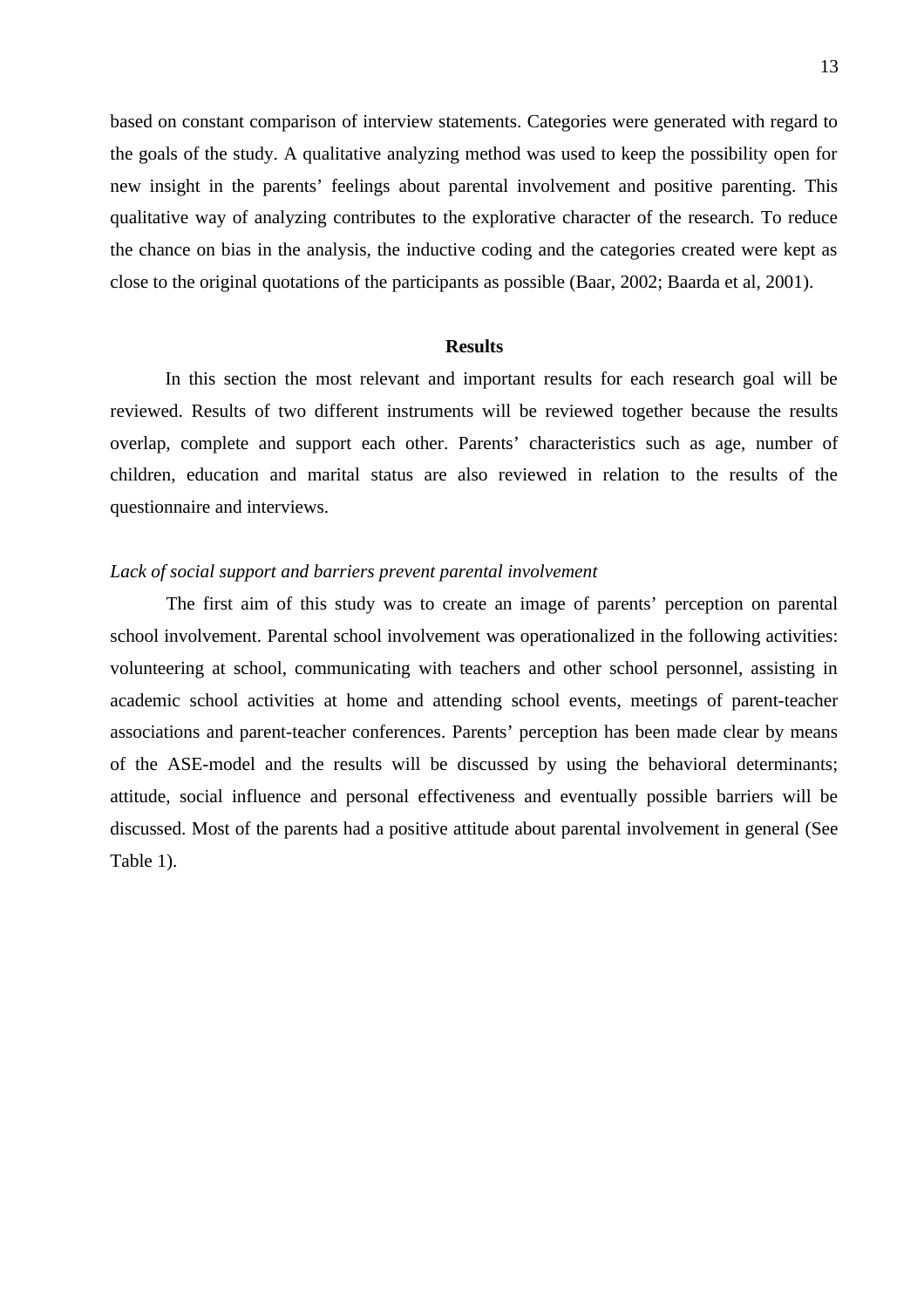|           | Totally agree |       | Agree |       | Neutral       |         | <b>Disagree</b> |         | Totally disagree |         |
|-----------|---------------|-------|-------|-------|---------------|---------|-----------------|---------|------------------|---------|
|           | n             | $\%$  |       |       |               |         |                 |         |                  |         |
| $N=36$    |               |       | n     | $\%$  | n             | $\%$    | n               | $\%$    | n                | %       |
| Theorem A | 18            | 54.5% | 6     | 18.2% | 8             | 24.2%   |                 | 3.0%    | $\Omega$         | $0.0\%$ |
| Theorem B |               | 2.9%  | 3     | 8.8%  | $\Omega$      | $0.0\%$ | $\overline{2}$  | 5.9%    | 28               | 82.4%   |
| Theorem C | 18            | 52.9% | 6     | 17.6% | 9             | 26.5%   | $\Omega$        | $0.0\%$ |                  | 2.9%    |
| Theorem D | 29            | 85.3% | 3     | 8.8%  |               | 2.9%    |                 | 2.9%    | $\Omega$         | $0.0\%$ |
| Theorem E | 5             | 15.6% | 2     | 6.3%  | 11            | 34.4%   |                 | 3.1%    | 13               | 40.6%   |
| Theorem F | 30            | 85.7% | 4     | 11.4% | 0             | $0.0\%$ |                 | 2.9%    | $\Omega$         | $0.0\%$ |
| Theorem G | 22            | 64.7% | 6     | 17.6% | $\mathcal{P}$ | 5.9%    | 3               | 8.8%    |                  | 2.9%    |
| Theorem H | 11            | 33.3% | C.    | 6.1%  | 12            | 36.4%   | $\overline{4}$  | 12.1%   | 4                | 12.1%   |

**Table 1:** Percentages and Self-Reported scores of parents' attitude about parental involvement (Mean and Standard Deviations in Parentheses).

Theorem A: My experiences with school activities are positive. (M 1.76; SD .94)

Theorem B: Only non working parents participate in school activities. (M 4.65; SD .88)

Theorem C: Every parent should participate in activities organized by school. (M 1.82; SD 1.03)

Theorem D: I think it is important to attend parent-teacher meetings at school. (M 1.24; SD .65)

Theorem E: Some parents interfere too much in school affairs (M 3.47; SD 1.48)

Theorem F: I think it is important to have good contact between me and the teacher of my child. (M 1.20; SD .58)

Theorem G: I regularly receive newsletters or school papers to stay informed about school activities (M 1.68; SD 1.12)

Theorem H: A lot of parents in my environment are participating in school activities (M 2.64; SD 1.39)

Parents did recognize the benefits and importance of involvement (theorems D, F). Parents had no negative experiences with school or parental involvement (theorem A). The participating parents did not have a different parental role construction because most recognised the most important elements of parental involvement. Parents' definition about parental involvement included mostly volunteering at school, helping with homework, being interested in a child's school career, to have good communication with the teacher and to stay informed about the child's developments at school. An interviewed mother did mentioned difference in role construction by other parents with the same cultural background as hers: '*But we are from Dominican Republican Nation, we are more the low in education. And not that I mean that we have no education, college, university or that, there is but it is our culture. And the people that are coming here is more the low people from the Dominican Republica (..)Because they so busy making the money. Yes, they will have to work hard to make the money, so eh… they won't… 'Ehhh I don't have no time'. (Resp. 4).* Based on the perception on role construction of this mother, it is plausible that some parents experience this but that those parents did not participated in this study.

Parents felt that schools were very supportive in parental school involvement. They said that schools organize meetings, activities for example at Eastern and invite parents to assist in class. Most parents filled out by that they regularly receive newsletters or school papers to stay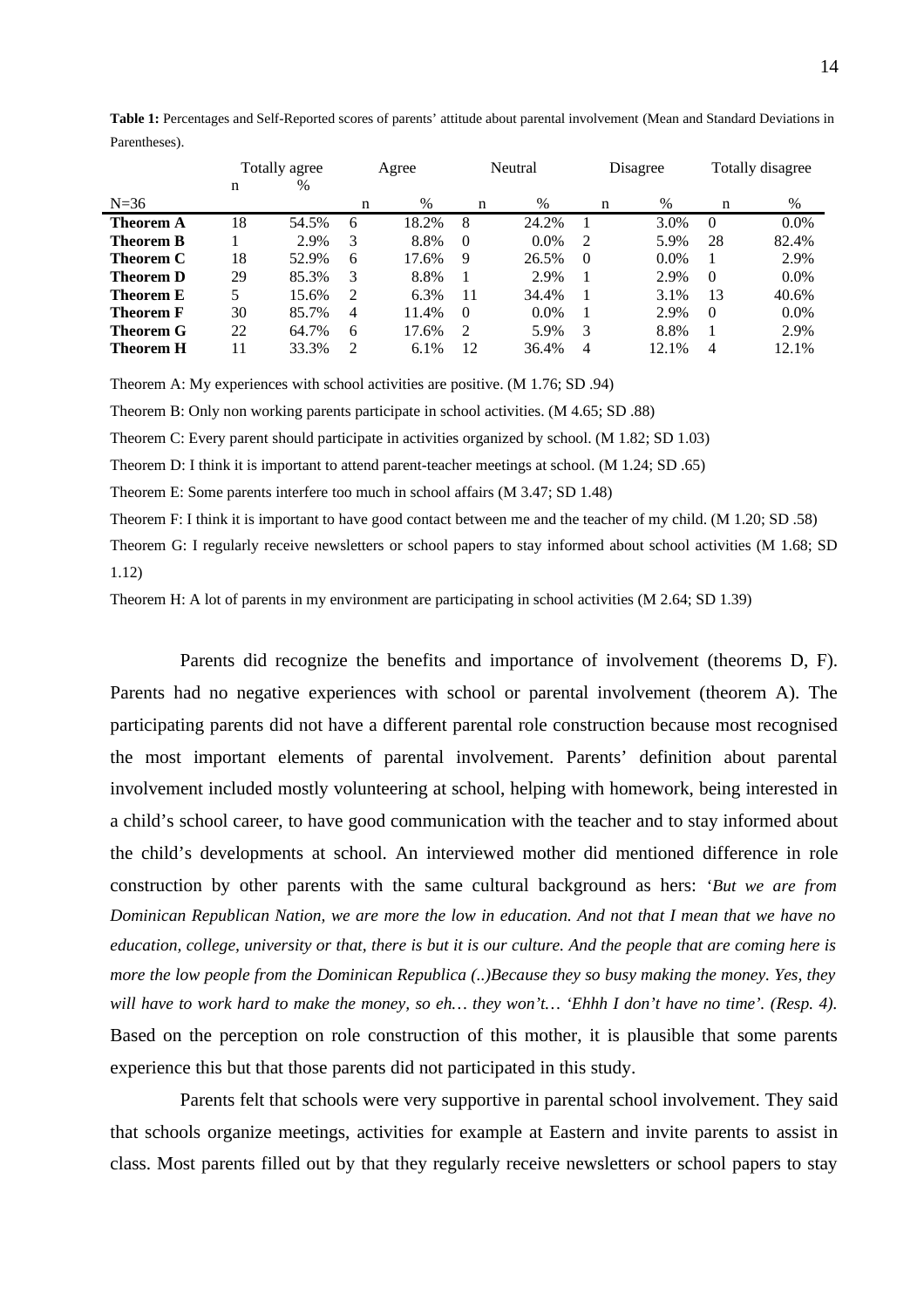informed about school activities (theorem G, 78.5%). Unexpectedly, not all parents felt much social support in their direct environment, despite of the encouraging of involvement by schools. Parents did have different opinions about theorem H: "A lot of parents in my environment are participating in school activities" (M 2.64; SD 1.39). According to some interviewed parents are some parents very involved and most others are not involved at all: '*The teacher tried four or three times to set up parents meetings at night for parents to talk to them zo van hey jij moet ook meehelpen of jou kind is druk met dit of je moet helpen met dit of jouw kind is niet goed in dat. Maar er komen steeds maar weer dezelfde 5 of 8 mensen.' (Resp.2).* 

Parents were positive about their own ability and opportunity to get involved. Most filled out that they thought that they were able to help their child with homework when their children experienced difficulties (80.0 %) However, parents had a difference in opinion about theorem E: "Some parents interfere too much in school affairs' (M 3.47; SD 1.48). This can be interpreted as not all parents found that they should participate as much as some parents do. It is not sure whether this can be attributed to the lack of 'mondigheid' in the society.

Not all parents had the behavioral intention or experienced barriers in parental school involvement because not all of the participating parents said to perform actual participation. All of the interviewed parents, but only 68.0% of the parents who filled out the questionnaire said they do (See Figure 1). When parents did not had the behavioral intention it was most likely that the reason would be lack of direct social support or lack of self-confidence. When the behavioral intention was established there could be barriers present that limited the development to actual parental involvement. A minority of parents said that they had not the skills to assist their child because of language differences or lack of education: *'It depends on the education of the parents too. I don't have the level of ten years sometimes. With Mathematics I can but I cannot help them so much on the Dutch because the class is very advanced.' (Resp. 4).* Some parents experienced practical obstacles trough what they were not able to participate, such as mostly non-flexible hours at home (53.1%) and a child to take care of at home (9.4%). Some single mothers said in the interviews that they wanted to participate but could not because of a lack of time. When these parents received help from other family members they were more able to take part in activities.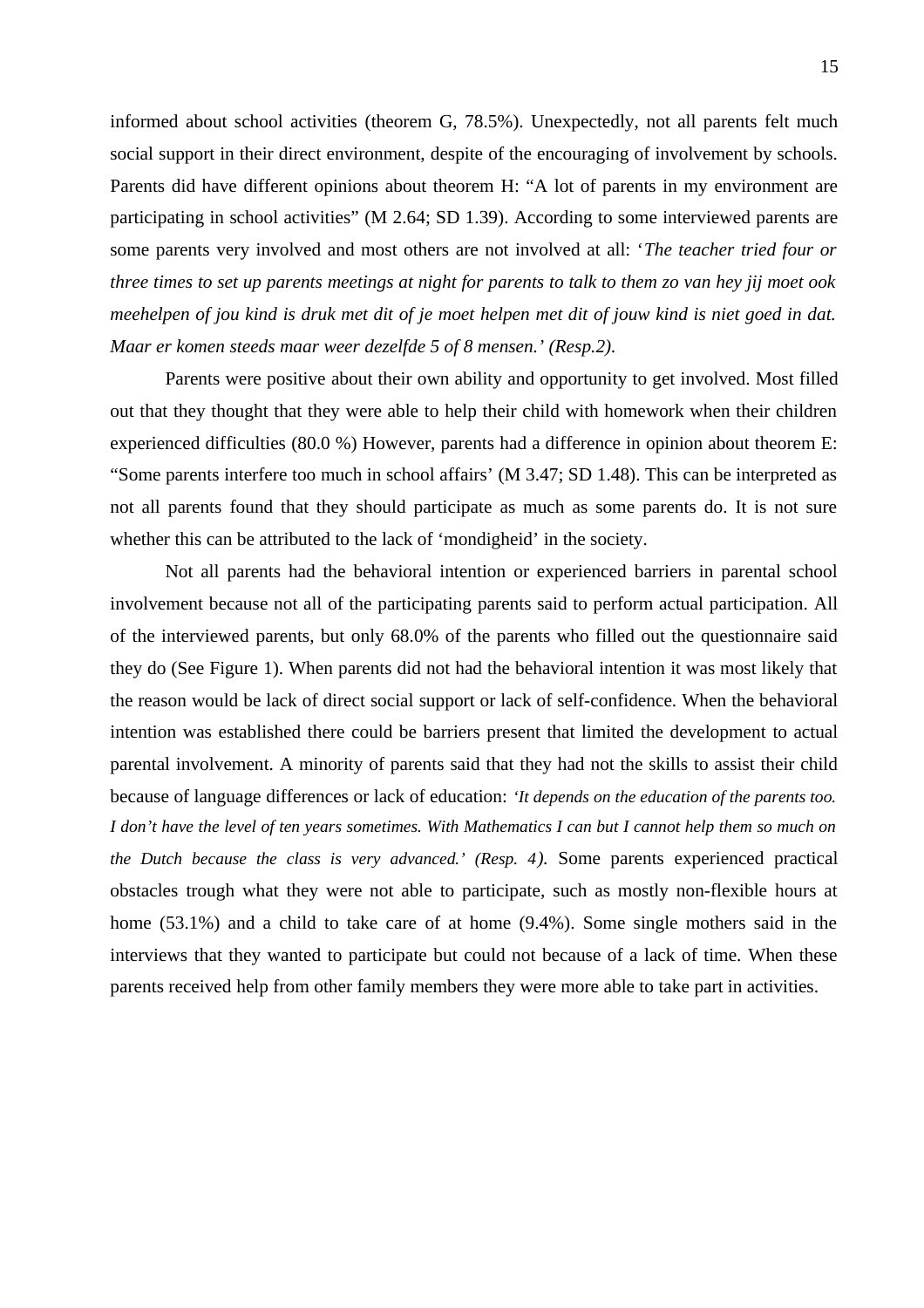Figure. 1: Participation in school related activities by parents



### *Old habits and little social support*

The second aim of this study was to create an image of parents' perception on positive parenting after participation in AP. Parents' perception has been made clear by means of the ASE-model and the results will be discussed by using the behavioral determinants: attitude, social influence and personal effectiveness. Parents had a positive attitude toward positive parenting (See Table 2). They recognised the importance of changing their parenting behavior and the benefits of a positive parenting style: *'It's just to create a better environment altogether because when the kids feel they are more part of everything, the decision making everything, everything is more peaceful.'(Resp. 3).* Sometimes, parents acknowledged the importance of positive parenting but the good experiences with their old parenting behavior and old habits influenced this. This resulted in decrease of behavioral intention: *'According to the program I try to use as much as I can and in some cases it doesn't work and then you go back to the old way'. (Resp. 3).* On the other hand parents said that they thought that it is important to learn new ways of parenting because of the ever changing society in which they live. Contrary to expectations, none of the parents said that they preferred their traditional way of parenting instead of a positive parenting style.

Unfortunately, parents experienced not much social support from other parents in their direct environment or in the normative belief in the society (See Table 2; theorem L, N, O): '*And of course my mom and sister were not able to go so they weren't able to do it in a different way. (Resp. 6)* and *'It did not seem realistic, because of how the society is and how the children are.' (Resp. 3).* Mostly single parents experienced less social support because they raised their children together with other family members. Divorced parents experienced less social support when their child was partly raised by the other parent who used a different parenting style. There were also different opinions about the fit of the way of communicating of AP in their culture (theorem L).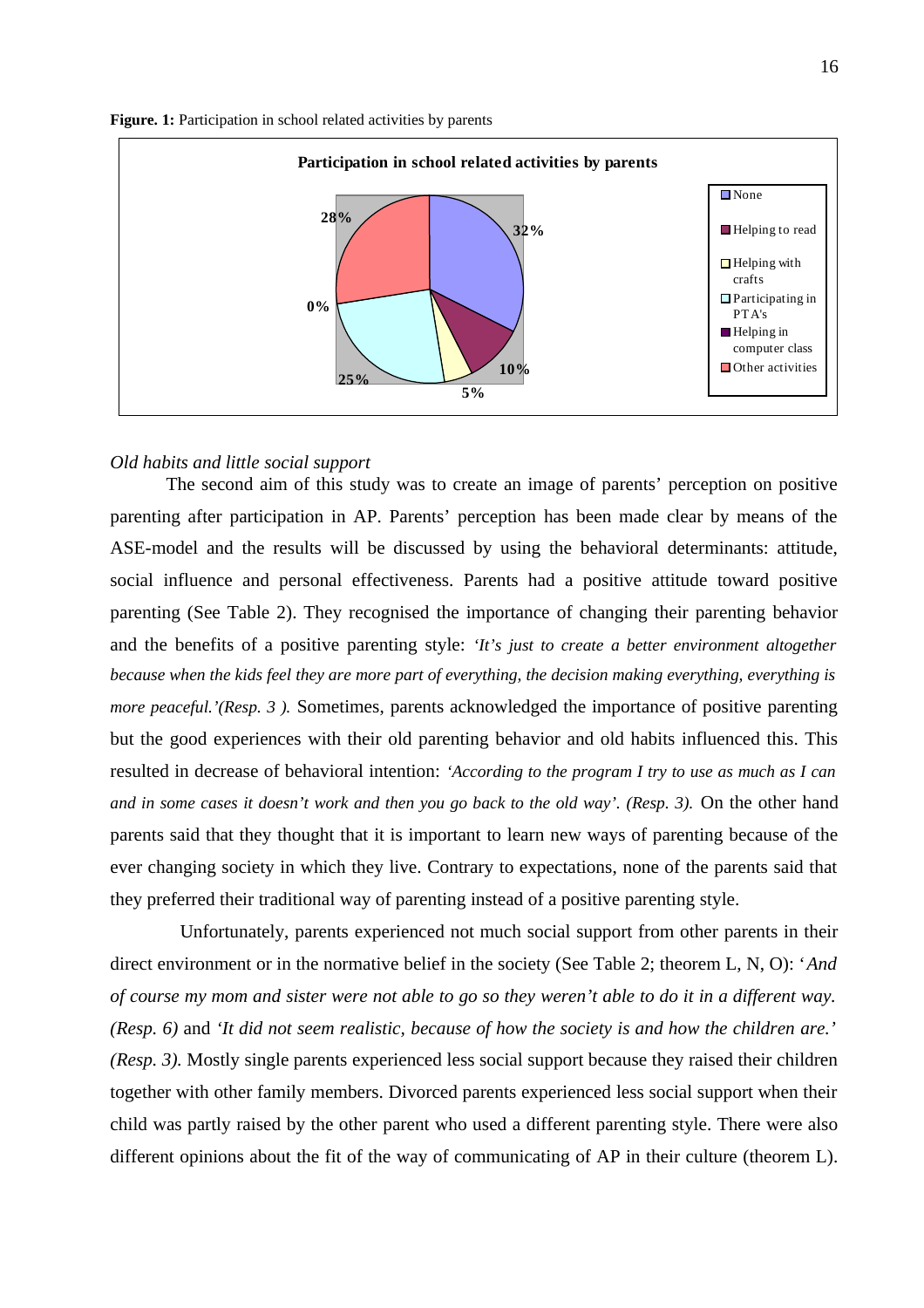It is possible that the parents do not feel social support for positive parenting in a kind of society based on order and respect. Although schools are trying to reach parents to let them participate in the AP program, to learn them the strategies of positive parenting, not all parents were familiar with the program: '*I heard about it yes, but I really didn't know what exactly was gonna be.. what were they gonna talk about, but I know it had to do with kids and you know, I guess discipline and stuff like that'. (Resp. 1).* Some parents did hear about the program but most of them did not know what it exactly was about. This might influenced the general acceptance and social support on positive parenting.

Nevertheless, most parents felt that they were able to put AP in practice (79.3%). However some parents had a high estimated difficulty of changing their parenting style. They thought that it would take time to educate their child with a positive parenting style consistently. Many parents thought that they would feel more confident about their own abilities when they could participate in refresher courses or had more practice.

**Table 2:** Percentages of Self-Reported scores of behavioral determinants of positive parenting by parents. (Mean and Standard Deviations in Parentheses).

|                  | Totally agree |       | Agree |               | Neutral |       | Disagree       |       | Totally disagree |         |
|------------------|---------------|-------|-------|---------------|---------|-------|----------------|-------|------------------|---------|
|                  |               |       |       |               |         |       |                |       | n                | $\%$    |
| $N=36$           | n             | $\%$  | n     | $\frac{0}{0}$ | n       | $\%$  | n              | $\%$  |                  |         |
| Theorem I        | 18            | 54.5% | 13    | 39.4%         |         | 3.0%  |                | 3.0%  | 0                | $0.0\%$ |
| <b>Theorem J</b> | 15            | 45.5% | 9     | 23.3%         | 7       | 21.2% | 1              | 3.0%  |                  | $3.0\%$ |
| Theorem K        | 21            | 60.0% | 9     | 25.7%         | 2       | 5.7%  | 3              | 8.6%  | 0                | $0.0\%$ |
| Theorem L        | 12            | 35.3% | 9     | 26.5%         | 10      | 29.4% | 1              | 2.9%  | $\overline{2}$   | 5.9%    |
| Theorem M        | 19            | 54.3% | 9     | 25.7%         | 4       | 11.4% | 2              | 5.7%  |                  | 2.9%    |
| Theorem N        | 7             | 21.9% | 5.    | 15.6%         | 14      | 34.8% | 2              | 6.3%  | 4                | 12.5%   |
| Theorem O        | 15            | 41.7% | 6     | 16.7%         | 9       | 25.0% | 2              | 5.6%  | 4                | 11.1%   |
| Theorem P        | 8             | 24.2% | 11    | 33.3%         | 9       | 27.3% | $\overline{4}$ | 12.1% |                  | $3.0\%$ |
| <b>Theorem Q</b> | 19            | 55.9% | 9     | 26.5%         | 4       | 11.8% | 2              | 5.9%  | $\Omega$         | $0.0\%$ |

Theorem I: I have learned useful things during AP (M 1.55; SD .71)

Theorem J: I think AP makes me more able to handle conflicts at home (M 1.91; SD 1.04)

Theorem K: If parents raise their children like AP their child will be prepared to function well in this society (M 1.63; SD .94)

Theorem L: The way we learn to communicate in AP does fit in our culture (M 2.18; SD 1.14)

Theorem M: I have decided to raise my child in a different way (M 1.77; SD 1.06)

Theorem N: People in my environment are interested in what I have learned in AP (M 2.72; SD 1.25)

Theorem O: I know other people in my environment who raise their children with the principle 'freedom within limits' (M 2.72; SD 1.37)

Theorem P: I think it is difficult to carry out what we learn in AP (M 3.64; SD 1.08)

Theorem Q: I think I am able to put AP in practice (M 1.77; SD 1.06)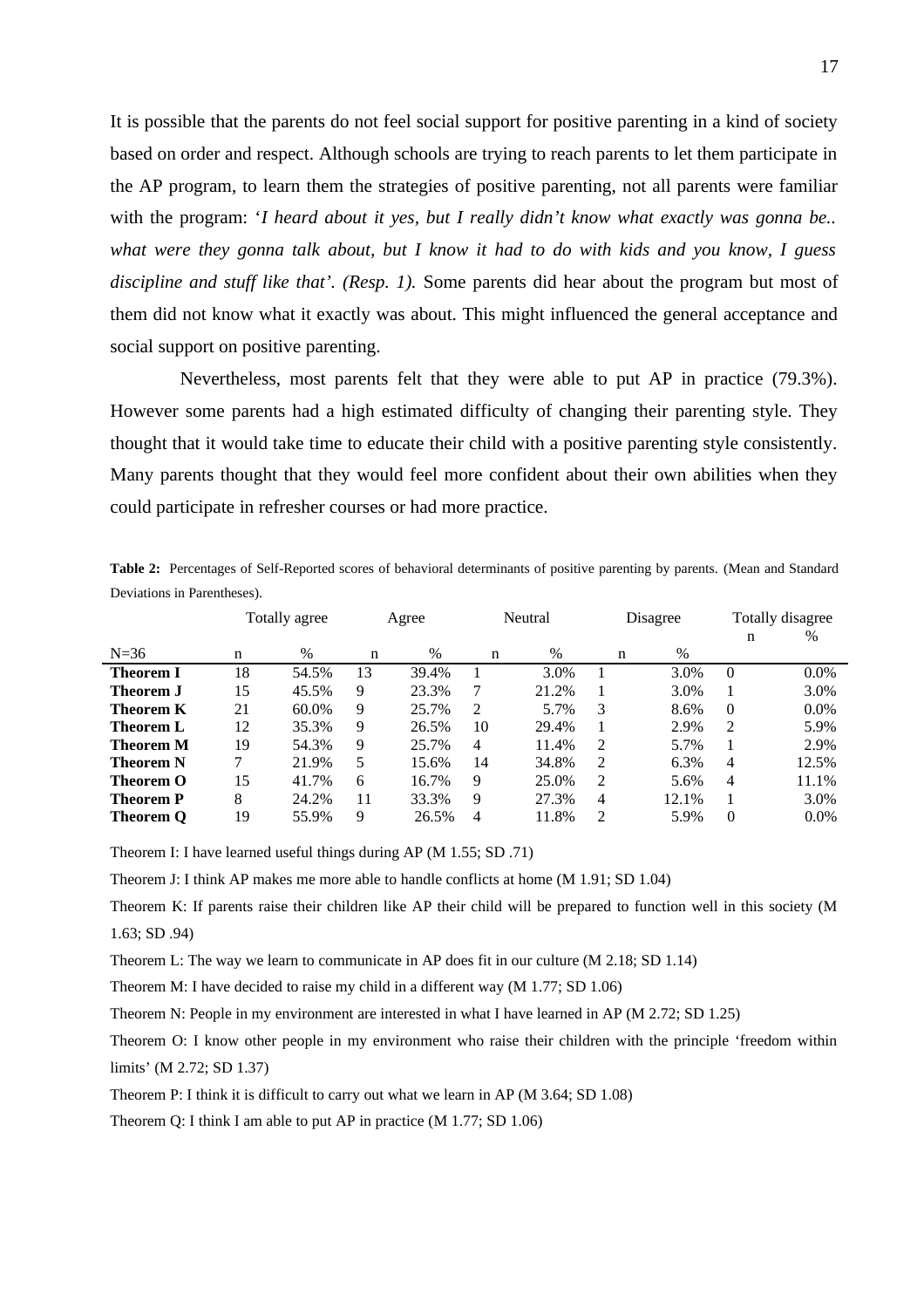#### *More skills and absence of a general image about children's appropriate behavior*

The third aim of this study was to explore the possibility of improvement of children's school related outcomes experienced by parents after they participated in the AP program. This has been done by using the factors social capital and social control. Parents' social control was high. Parents thought they are able to help their children with school-related activities, because they have the knowledge and skills to assist them (See Table 3; theorems R,S). Some parents were insecure about their ability to help because of their lack in education or language difficulties: '*I have a bit of a language problem, I can not speak Dutch.' (Resp. 5).* They did not feel that AP provided them more information but they did feel that they had more skills to help them. Parents thought that they were better in communicating with their child and had better patience. They also said to have contact with the teacher of their child and with other parents: '*I call an other parent and ask my questions or I go to the school and ask them, you know.' (Resp. 1). They had* different opinions about to what extent AP had an influence on their contact with other parents and the opportunity they had to communicate with others about school related issues (Theorems T, U).

N=36 Totally agree n % Agree n % Neutral n % Disagree n % Totally disagree n % **Theorem R** 22 64.7% 5 14.7% 7 20.6% 0 0.0% 0 0.0% **Theorem S** 20 60.6% 7 21.2% 5 15.2% 0 0.0% 1 3.0% **Theorem T** 14 42.4% 8 24.2% 8 24.2% 2 6.1% 1 3.0% **Theorem U** 9 28.1% 8 25.0% 8 25.0% 6 18.8% 1 3.1% **Theorem V** 17 48.6% 8 22.9% 8 22.9% 1 2.9% 1 2.9% **Theorem W** 21 61.8% 3 8.8% 6 17.6% 3 8.8% 1 2.9% Theorem R: I have the knowledge and skills to help my child in school activities (M 1.59; SD .82)

**Table 3:** Percentages of Self-Reported scores of social capital. (Mean and Standard Deviations in Parentheses)

Theorem S: I understand the teaching material of the school and I am able to explain this to my child (M 1.63; .96) Theorem T: During the sessions of AP we, as parents, were able to talk about the school of our children. (M 2.03; 1.10) Theorem U: Now I have participated in AP I talk more to other parents about school-related issues (M 2.44; 1.89) Theorem V: Children should be able to express their own opinion, also towards the teacher ( M 1.89; SD 1.05) Theorem W: It is the teachers' job to create an atmosphere of order and respect in class (M 1.79; SD 1.17)

Social control did not emerge from the answers of the parents strongly. Most parents agreed with the way the teacher handles their child in class. But it is not sure whether parents knew how the teacher handles their child because a part of the parents find that children should be able to express their own opinion (theorem V; 48.6%), also towards the teacher and also that the teacher's job is to create an atmosphere of order and respect in class (theorem W; 61.8%). It also appeared that teachers do not always handle their students in a positive way according to AP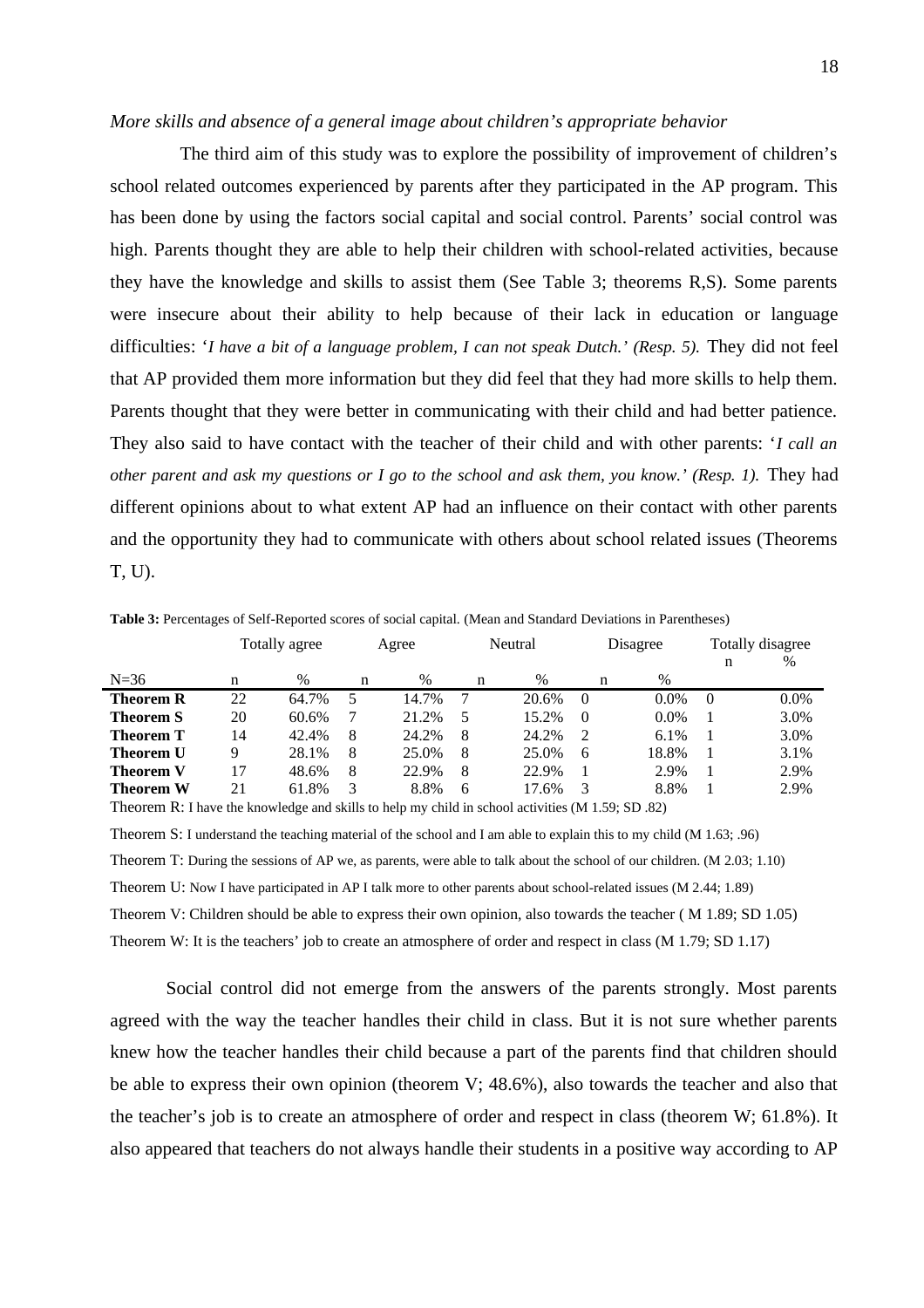because they found it difficult or they thought that they had more control by using their old strategies.

Sometimes adults had in the direct home-situation of the child a difference in opinion. Some children who are (partly) raised by grandparents receive different (old-fashioned or less strict) messages about appropriate behavior at several settings. Children in single parent families can received different messages about appropriate behavior, when they lived with their mother or father partly. A single mother explains: *'Especially if his father says yes to one thing and I say no. And then is difficult to explain why it is okay there and not okay by me. That is difficult, you know. The thing now is that he would react different with me, then in certain things, instances with his father.' (Resp. 3).* So, there was no clear picture about children's appropriate behavior at several settings.

# **Discussion**

The general research goal was to explore whether AP can help to increase parental involvement parental involvement. This has been done by creating a clearer view of parents' perception on parental involvement, positive parenting, social capital and social control.

 Contrary to the expectations parents had a positive attitude about parental school involvement. Parents did not have bad experiences with school or a different parental role construction (Colbert, 1991; Hill & Taylor, 2004; Hoover-Dempsey & Sandler, 1997). An explanation could be that mostly higher educated, middle class parents participated in this study. It is unlikely that these parents had negative experiences with school (Hoover-Dempsey & Sandler, 1997). Parents' parental role construction could have been influenced by immigration and acculturation (psychosocial process of adapting to a new culture) through what parents' traditional parental role constructions have changed and now include parental school involvement (Chiu, Feldman, & Rosenthal, 1992).

Parents experienced social support from schools which made them feel appreciated and meaningful and more likely to become involved (Hoover-Dempsey, Battiato, Walker, Reed, DeJong, & Jones, 2001). Unfortunately, they did not feel more social support from other parents in their direct environment which could mean that the number of involved parents did not increased much. Perhaps the range of AP is not large enough to reach all parents on the island and therefore other parents who are not aware of AP do not form social support. On the other had it may be that these parents participated in AP but that they did not had the behavioral intention to get involved or that they encountered barriers that limit the development from behavioral intention to actual behavior (as described later in this section).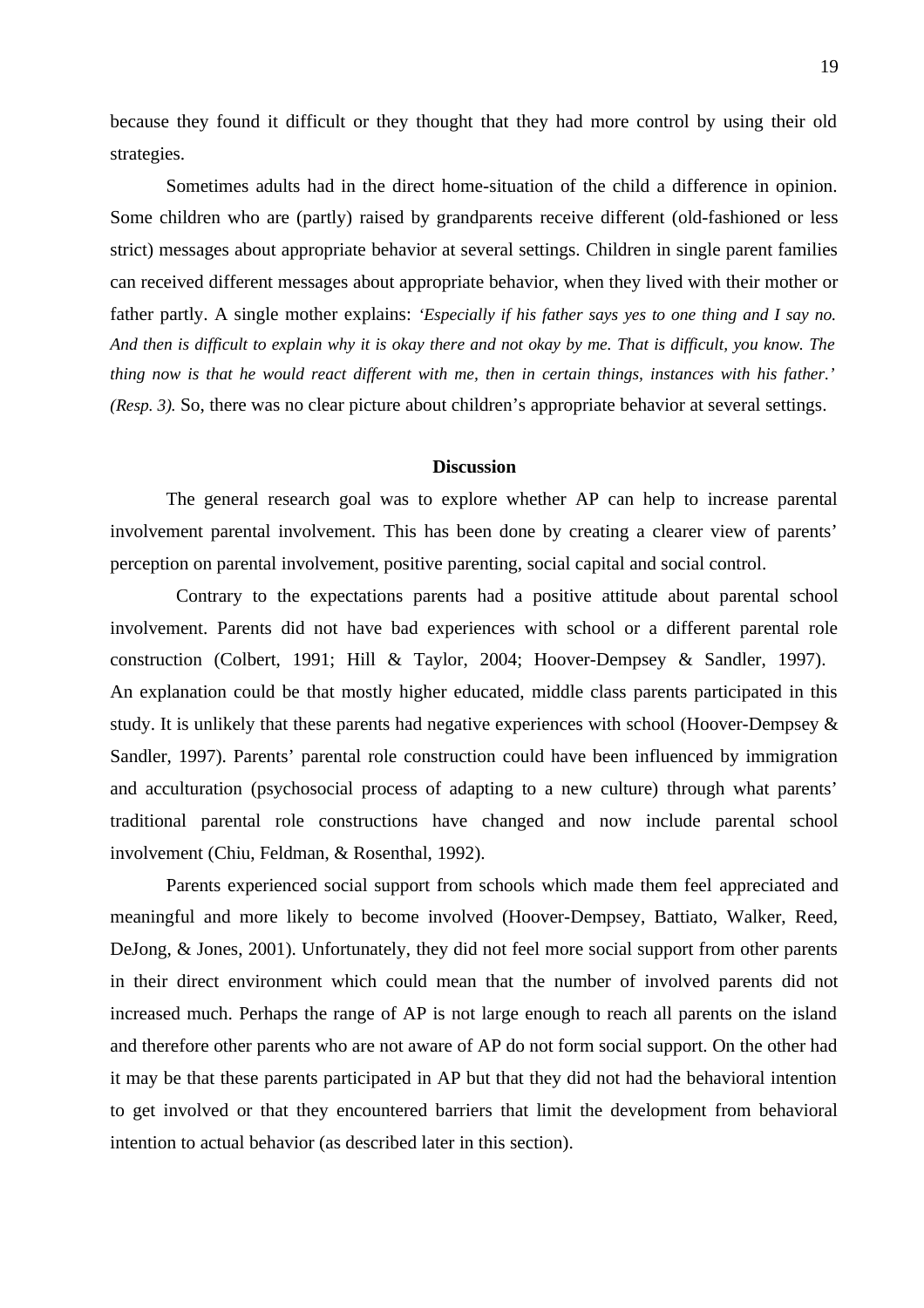Contrary to the expectations formulated in the introduction, most parents had high personal effectiveness. This may be because of the parents' high educational level (Bogenschneider, 1997). Some parents did not feel confident enough to get involved. However, research showed that mostly working class parents are often not confident enough to get involved and do not feel that they should get involved (Reay, 1999). Contrary to these research outcomes, in this study mostly middle class parents did not feel confident. This may be attributed to the 'mondigheid' of the parents. Further research is necessary for firm conclusions.

As expected, some parents experienced barriers that limited actual parental school involvement (Chu & Willms, 1996). The most experienced barrier was having non-flexible working hours. Parental school involvement consist of involvement at home and at school so it is likely that working parents can not participate in activities at school, but they should be able to help their children with activities at home (Finders & Lewis, 1994).

The expectations formulated in the introduction about positive parenting were that not all parents would experience positive social influence and the estimated difficulty would be high. Contrary to the expectations parents had a positive attitude towards positive parenting. Parents' opinion was asked after their participation in AP so it is possible that AP successfully changes parents' attitude towards positive parenting (Mullis, 1999;Popkin, 2005). On the other hand, effects of social desirability bias should be taken into account because parents' opinion after AP was measured in this study. Parents possibly gave more positive answers which could give a biased image about parents' attitude (Robson, 2002).

As expected, parents experienced not much support in their direct environment and society, especially not from individuals who did not participated in AP. The traditional view on parenting or the prevailing culture (based on order and respect) could be an influence on the perception on positive parenting of individuals who did not participate in AP. It could therefore be that AP influences attitude towards positive parenting positively (as described in the paragraph above about parents' attitude about positive parenting). Another explanation could be that there is no general knowledge and awareness of positive parenting in the society so that others who did not participated in AP are not supportive (Roe, 1990).

As formulated in the introduction parents found it difficult to raise their children in the new, positive way consistently (Prochaska, DiClemente, & Norcross, 1993). It could be useful to introduce refresher courses to make parents more confident and to encourage them to educate their children like an Active Parent (Hawley & Joley, 2004).

About social capital and control was expected that this would be enhanced through participation in AP. After participation in AP parents did not feel they had more knowledge to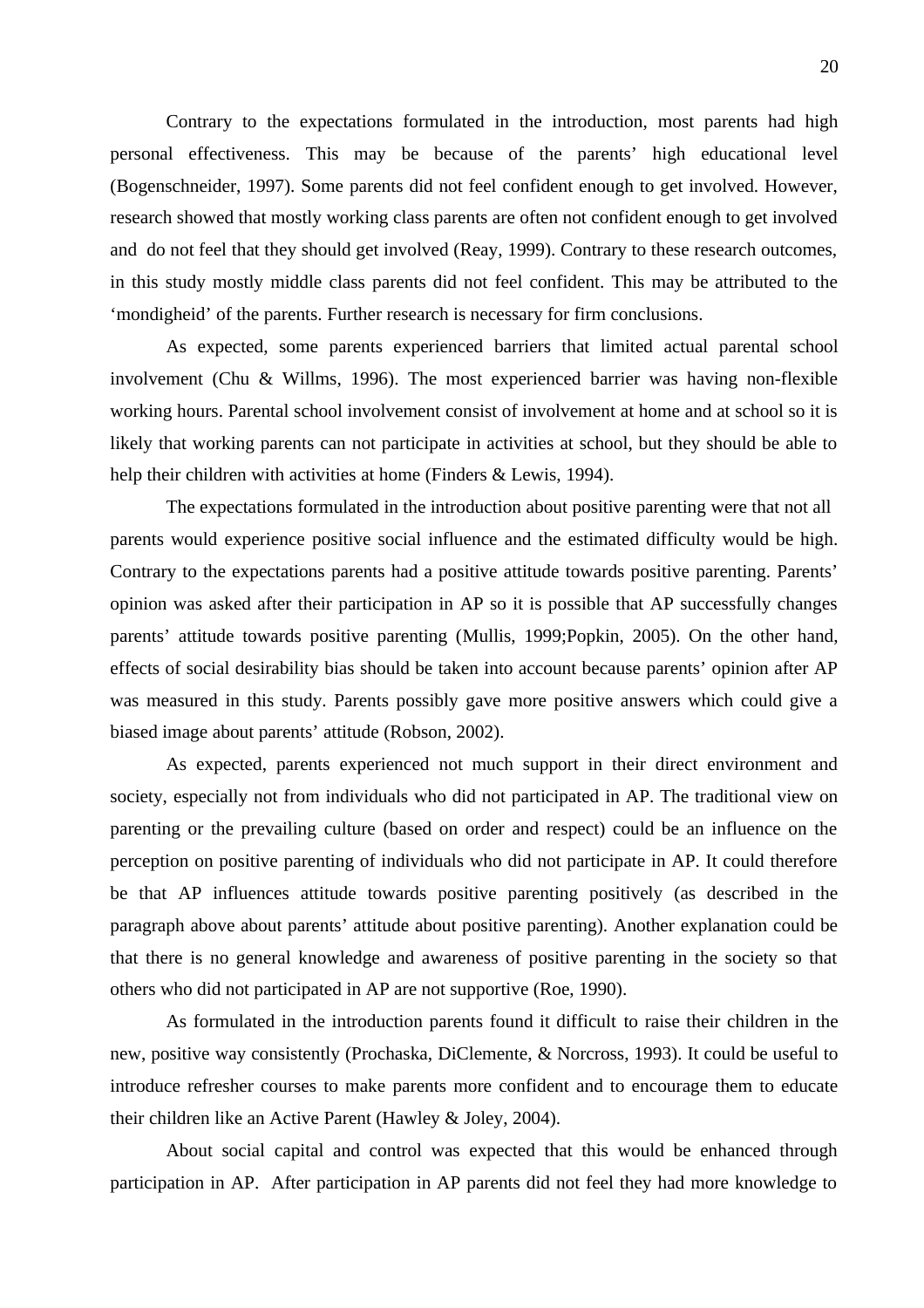become involved but did thought that they had more skills. AP is not explicitly aimed at increasing knowledge but more at giving parents skills to make them able to get involved (Popkin, 2005). Parents also did not have the opportunity in all sessions to communicate with other parents about school-related things so they were not able to share information, knowledge and thoughts about their children's schooling (Lareau 1996 as cited in Hill & Taylor, 2004).

This study did not gave a more clearer view about social control because it was unclear to what extent there is social consensus present on appropriate behavior between home and school. It was not sure whether parents knew how teachers handles their children in class and they did not mentioned a general image of how this should be.

Overall it can be stated that a lack of social support limits the parents' behavioral intention for school involvement and positive parenting. To create more acceptance, knowledge and awareness it is necessary to ensure that AP is better known in society (e.g. through marketing) (Finger, 1994). Not only parents but all individuals who are involved in education should participate in AP to create more support. It is very important to let teachers participate in AP so they educate their students in class in the same way parents do at home. When parents change their educating behavior, like AP, this change needs also to be made in the classroom and vice versa to create a better consensus (higher social control) (McNeal, 1999). When there is a general consensus about appropriate parenting behavior it will be more likely that there will be positive outcomes as a result of the implementation of the FBE. Besides creating better social support and general knowledge, the program needs to address more at making parents more confident about themselves and their own abilities. When the social support and confidence by parents is established most parents will have the behavioural intention to get involved and educate their children in a positive way. Schools should get informed about the possible barriers parents experience in parental involvement should take the non-flexible work hours of parents into account and organise school activities when parents are available to participate. For example at weekends or at a time agreed with parents.

Several limitations to this study have to be taken into account when interpreting these results. Its was based self-reported perceptions of mostly middle class mothers who participated in AP. There may have no representative image of the actual population been formed, but of the parents who participated in AP. It would be desirable to involve all kind of parents from different cultural backgrounds, educational and SES levels. Children's and teachers' perceptions would also be useful for further study. Because of the short amount of time given for this study it was not possible to conduct an effect-study to investigate the actual effects of AP on parents' perception on parental involvement, positive parenting, social capital and social control.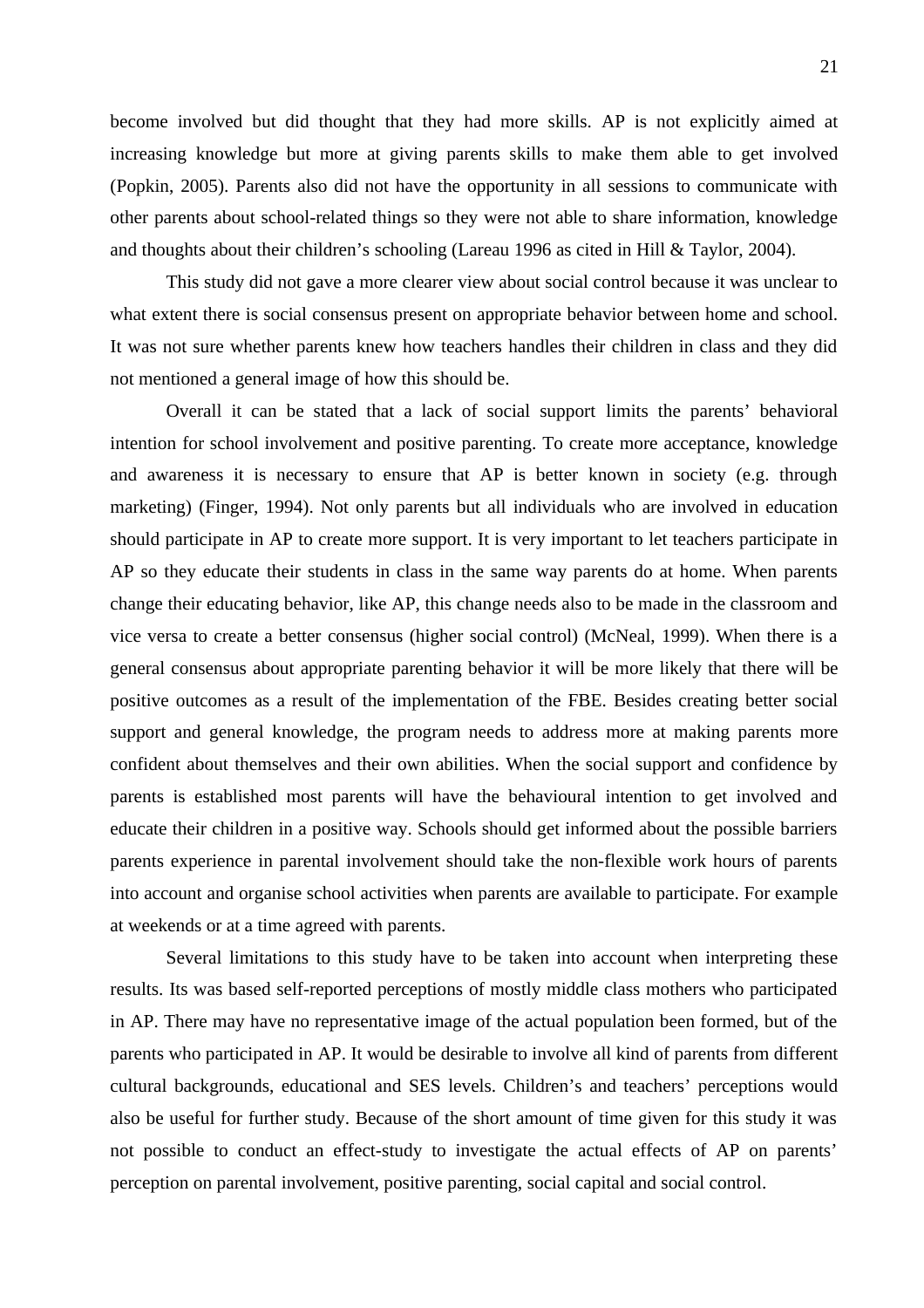To increase the internal validity two different research instruments were used, questionnaires and semi-structured interviews. A large group of parents filled out the questionnaires and six parents were interviewed. The small number of interviews was because most data was obtained from questionnaires and the interviews were used only as a control measure and to gain additional, more detailed and illustrative image of the topics. All interviewed parents were mothers. This may be not representative for parents in general but it may be representative for the more involved parents. The interviewed mothers were selected by AP leaders. It must be taken into account that the leaders may have chosen the more involved and motivated parents. In addition, the interviews were conducted in English so only English speaking parents could participate. The less educated, Spanish speaking parents, could not participate so probably only higher-educated parents were interviewed.The principle of triangulation was used and elaborate field orientation was done to ensure maximum reliability and internal validity (Baarda et al., 2001; Robson, 2002).

# **References**

Ajzen, I. (2001). Nature and Operation of Attitudes. *Annual Reviews Psychology, 52,* 27-58.

- Baar, P. (2002). *Training kwalitatieve analyse voor pedagogen*. Utrecht: Opleiding pedagogiek, Universiteit Utrecht.
- Baarda, D. B., Goede, M. P. M., de, & Teunissen, J. (2001). *Basisboek kwalitatief Onderzoek: Praktische handleidingen voor het opzetten en uitvoeren van kwalitatief onderzoek*. Groningen: Stenfert Kroese.
- Bandura, A. (1977). Self-efficacy: Toward a Unifying Theorie of Behavioral Change. *Psychological Review, 2,* 191-215.
- Bank, L., Forgatch, M. S., Patterson, G. R., & Fetrow, L. (1995). Parenting Practices of Single Mothers: Mediators of Negative Contextual Factors. *Journal of Marriage and Family, 55,* 371-384.
- Benschop, C. (2009). Voorgangsrapportage Ouderbetrokkenheid St. Maarten. Philipsburg: DERPI.
- Blum, R. W., Beuhring, T., Shew, M. L., Bearinger, L. H., Sieving, R. E., & Resnick, M. D. (2000). The Effects of Race/Ethnicity, Income, and Family Structure on Adolescent Risk Behavior. *American Journal of Public Health, 90*, 1879-1884.
- Boeie, H., Hart, H., 't, & Hox, J. (Eds.) (2009). *Onderzoeksmethoden*. Den Haag: Boom uitgevers.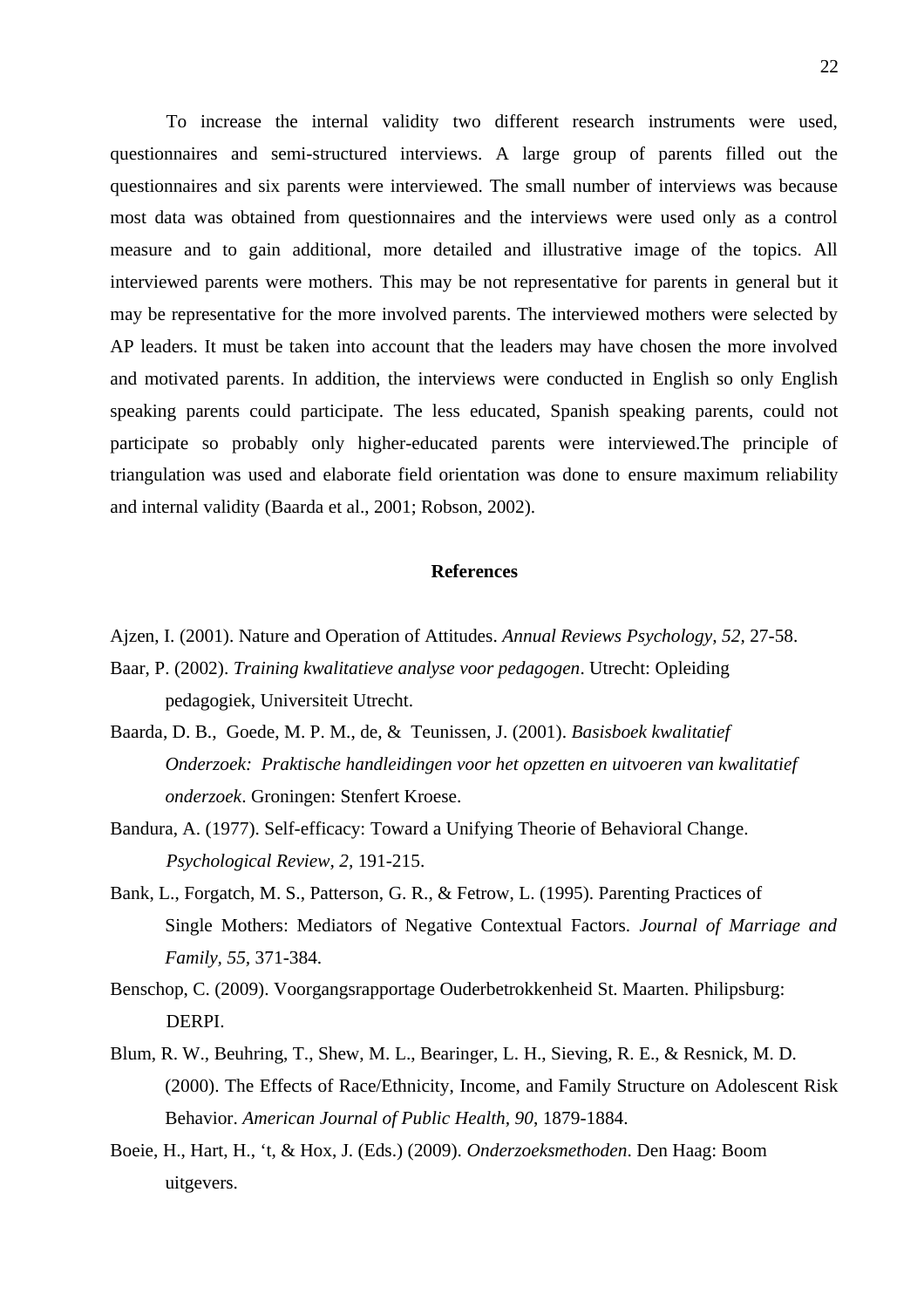- Bogenschneider, K. (1997). Parental Involvement in Adolescent Schooling: A Proximal Process with Transcontextual Validity. *Journal of Marriage and Family, 59,* 718-733.
- Brooks-Gunn, J., Duncan, G. J., Klebanov, P. K., & Sealand, N. (1993). Do Neighborhoods Influence Child and Adolescent Development? *The American Journal of Sociology, 99*, 353-395.
- Brug, J., Schaalma, H., Kok, G., Meertens, R.M. & Molen, H.T. van der (2003). Gezondheidsvoorlichting en gedragsverandering; Een planmatige aanpak. Assen: Koninklijke van Gorcum.
- Chiu, M. L., Feldman, S. S., & Rosenthal, D. A. (1992). The Influence of Immigration on Parental Behavior and Adolescent Distress in Chinese Families Residing in Two Western Nations. *Journal of Research on Adolescence, 2*, 205-239.
- Colbert, R. D. (1991). Untapped resource: African American parental perception. *Elementary School Guidance and Counseling, 26,* 96-105.
- Compeau, D. R., & Higgins, C. A. (1995). Computer Self-Efficacy: Development of a Measure and Initial Test. *MIS Quarterly, 19,* 189-211.
- Directie Jeugd en Jongeren Ontwikkeling. (2003). Jeugdmonitor Nederlandse Antillen 2002- 2003.
- Dumas, J. E., Nissley-Tsiopnisis, J., & Moreland, A. D. (2007). From Intent to Enrollment, Attendance, and Participation in Preventive Parenting Groups. *Journal of Child & Family Studies, 16,* 1-26.
- Eccles, J. S., & Harold, R. D. (1993). Parents-school involvement during the Early Adolescent Years. *Teachers College Records, 94,* 568-587.
- Eccles, J. S., & Harold, R. D. (1996). Family Involvement in Children's and Adolescent's Schooling. Family School Links, How do they affect educational outcomes? New Jersey: Lawrence Erlbaum Associate.
- Finders, M., & Lewis, C. (1994). Why Some Parents Don't Come to School. *Educational*. *Leadership, 51,* 50-54.
- Finger, M. (1994). From Knowledge to Action? Exploring the Relationships Between Environmental Experiences, Learning and Behavior. *Journal of Social Issues, 3,* 141-160.
- Fishbein, M., & Yzer, M. C. (2003). Using Theory to Design Effective Health Behavior Interventions. *Theory and Health Interventions, 13,* 164-183.
- Georgiou, S. N., & Tourva, A. (2007). Parental attributions and parental involvement. *Social Psychology of Education, 10,* 473-482.
- Geronimus, A. T., Korenman, S., & Hillemeier, M. M. (1994). Does Young Maternal Age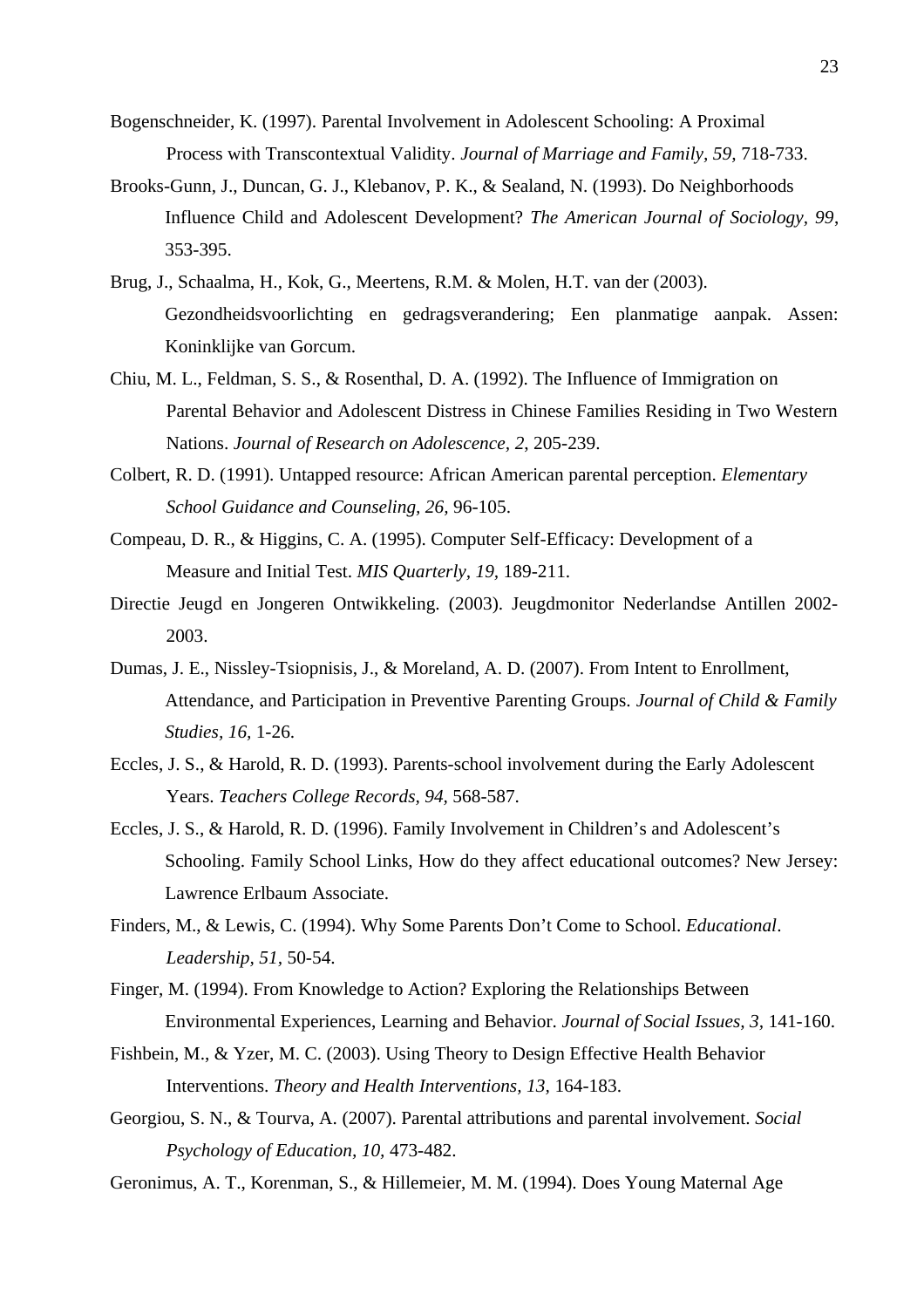Adversely Affect Child Development? *Evidence from Cousin Comparison in the United States. Population and Development Review, 20,* 585-609.

Gershoff-Thompson, E. (2002). Corporal Punishment by Parents and Associated Child Behaviors and Experiences: A Meta-Analytic and Theoretical Review. *Psychological Bulletin, 4,* 539-579.

Gray, P. (2007). Psychology (435-437). New York: Worth Publisher.

- Griffith, J. (1998). The Relation of School Structure and Social Environment to Parent Involvement in Elementary Schools. *The Elementary School Journal, 99,* 54-80.
- Grolnick W.S., & Slowiaczek M.L. (1994). Parents' involvement in children's schooling: A multidimensional conceptualization and motivation model. *Child Development, 65,* 237– 252.
- Hawley, J. M., & Foley, B. J. (2004). Being Refreshed: Evaluation of a Nurse Refresher Course. *The Journal of Continuing Education in Nursing, 35,* 84-88.
- Hays, R. D., & Ellickson, P. L. (1990). How Generalizible are Adolescents' Beliefs about Pro-Drug Pressures and Resistance Self-efficacy? *Journal of Applied Psychology, 20,* 321-340.
- Hill, N. E., & Taylor, L. C. (2004). Parental School Involvement and Children's Academic Achievement. *Current Directions in Psychological Science, 13,* 161-164.
- Hoover-Dempsey, K. V., Battiato, A. C., Walker, J. M. T., Reed, R. P., DeJong, J. M., & Jones, K. P. (2001). Parental Involvement in Homework. *Educational Psychologist, 36,* 195-209.
- Hoover-Dempsey, K. V. & Sandler, H. M. (1997). Why Do Parents Become Involved in Their Children's Education? *Review of Educational Research, 67,* 3-42.
- Keyes, C. R. (2002). A Way of Thinking about Parent/Teacher Partnerships for Teachers. *International Journal of Early Years Education, 10,* 177-191.
- Lee, S., & Bowen, N. K. (2006). Parent Involvement, Cultural Capital, and the Achievement Gap Among Elementary School Children. *American Educational Research Journal, 43,* 193- 218.
- Leung, C., Sanders, M. R., Leung. S., Mak, R., & Lau, J. (2003). An Outcome Evaluation of the Implementation of The Triple P-Positive Parenting Program in Hong Kong. *Family Process, 42,* 531-544.
- Mattingly, D. J., Prislin, R., McKenzie, T. L., Rodriguez, J. L., & Kayzar, B. (2002). Evaluating Evaluations: The case of parent involvement programs. *Review of Educational Research, 72,* 549-576.